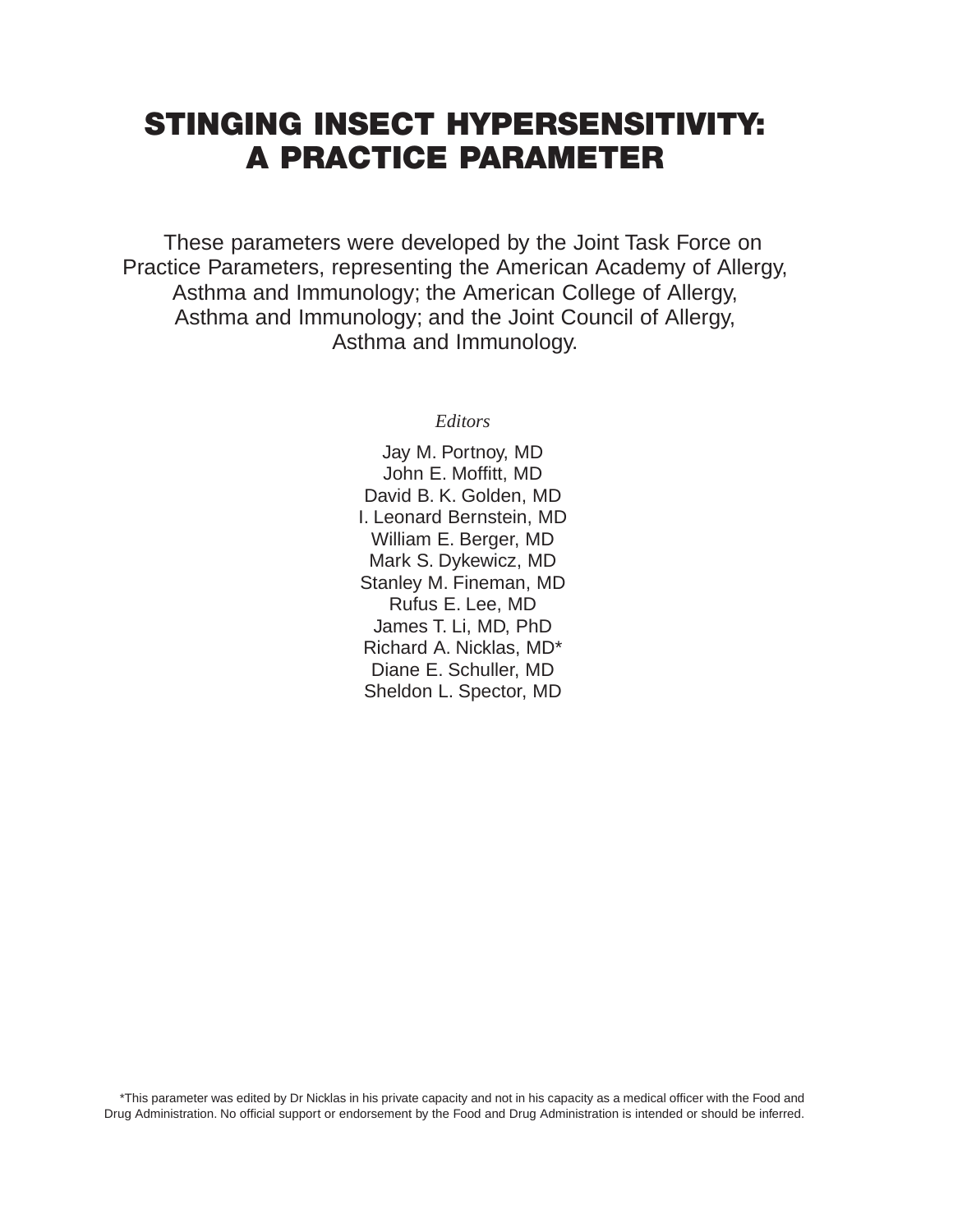# **STINGING INSECT HYPERSENSITIVITY: A PRACTICE PARAMETER**

The American Academy of Allergy, Asthma and Immunology (AAAAI) and the American College of Allergy, Asthma and Immunology (ACAAI) have jointly accepted responsibility for establishing "Stinging insect hypersensitivity: A practice parameter." Because this document incorporated the efforts of many participants, no single individual, including those who served on the Joint Task Force, is authorized to provide an official AAAAI or ACAAI interpretation of these practice parameters. Any request for information about or an interpretation of these practice parameters by the AAAAI or the ACAAI should be directed to the Executive Offices of the AAAAI, the ACAAI, and the Joint Council of Allergy, Asthma and Immunology.

Other parameters published by the Joint Task Force on Practice Parameters for Allergy and Immunology include the following:

Practice Parameters for the Diagnosis and Treatment of Asthma. J Allergy Clin Immunol 1995;96:S707-870.

Practice Parameters for Allergy Diagnostic Testing. Ann Allergy 1995:75:543-625.

Practice Parameters for the Diagnosis and Management of Immunodeficiency. Ann Allergy 1996;76:282-294.

Practice Parameters for Allergen Immunotherapy. J Allergy Clin Immunol 1996;98:1001- 1011.

Disease Management of Atopic Dermatitis: A Practice Parameter. Ann Allergy 1997;79:197-211.

The Diagnosis and Management of Anaphylaxis. J Allergy Clin Immunol 1998;101:S465- 528.

Algorithm for the Diagnosis and Management of Asthma: A Practice Parameter Update. Ann Allergy 1998;81:415-420.

Diagnosis and Management of Rhinitis: Parameter Documents of the Joint Task Force on Practice Parameters in Allergy, Asthma and Immunology. Ann Allergy 1998;81:S463-518.

Parameters for the Diagnosis and Management of Sinusitis. J Allergy Clin Immunol 1998;102:S107-49.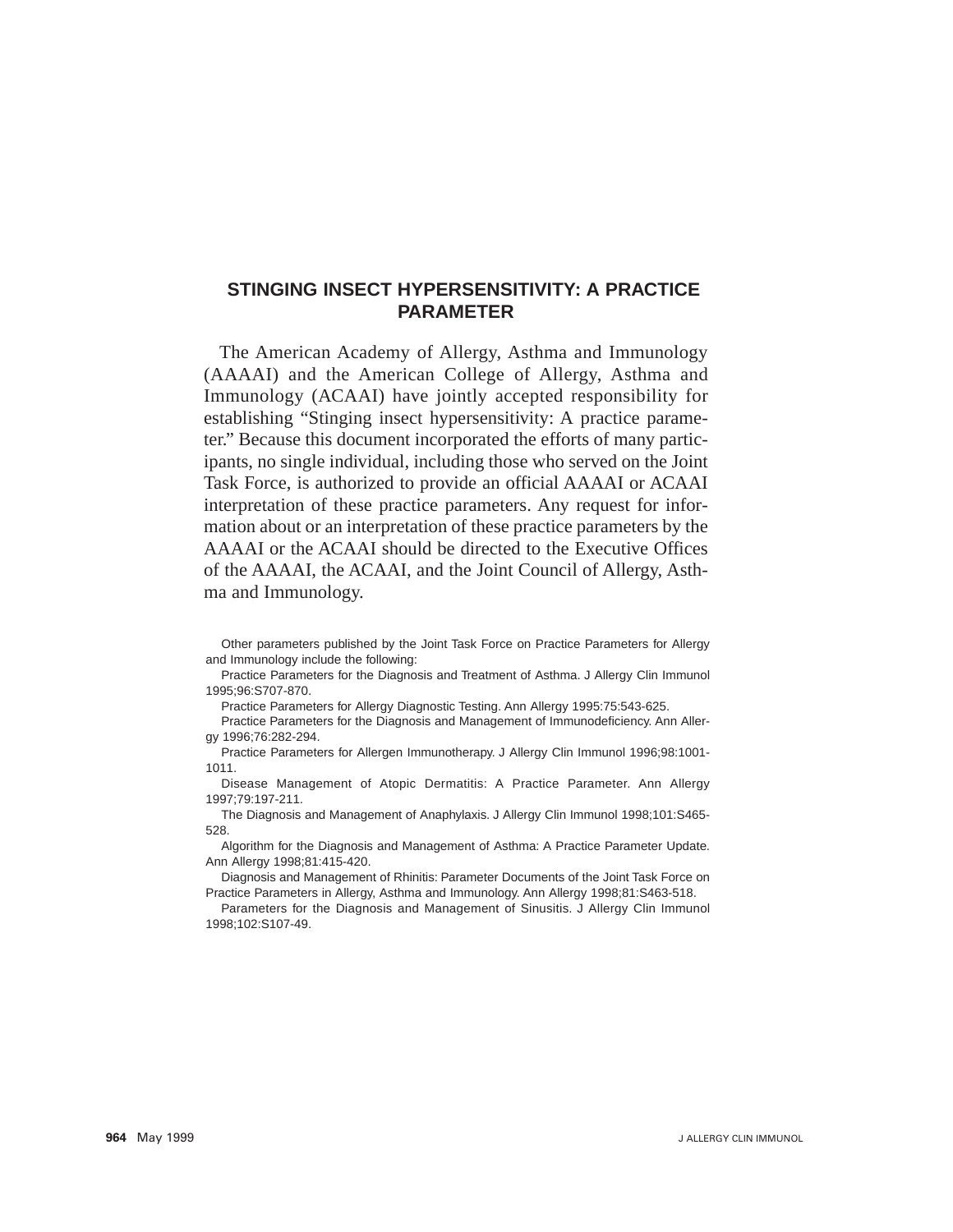# **Contributors\***

## **John E. Moffitt, MD,** *Workgroup Chairman*

Professor of Pediatrics University of Mississippi Jackson, Mississippi

# **Richard D. deShazo, MD**

Professor of Medicine and Pediatrics Chairman, Department of Medicine University of Mississippi Medical Center Jackson, Mississippi

#### **Colonel Theodore M. Freeman, MD†**

Chairman Allergy-Immunology 59th Medical Wing/MMIA Wilford Hall Medical Center Lackland AFB, Texas

# **David B. K. Golden, MD**

Associate Professor of Medicine Johns Hopkins University Baltimore, Maryland

# **Robert E. Reisman, MD**

Clinical Professor of Medicine and Pediatrics State University of New York at Buffalo Buffalo, New York

#### **Chester T. Stafford, MD**

Professor Medicine and Pediatrics Allergy-Immunology Section Medical College of Georgia Augusta, Georgia

## **Martin D. Valentine, MD**

Professor of Medicine Johns Hopkins School of Medicine Clinical Professor of Medicine University of Maryland School of Medicine Baltimore, Maryland

# **John W. Yunginger, MD**

Professor of Pediatrics Mayo Medical School Mayo Clinic and Mayo Foundation Rochester, Minnesota

Reviewers: Jean A. Chapman, MD; David B. K. Golden, MD; David F. Graft, MD; John E. Moffitt, MD; Mary Alice Murphy, MD; Chester T. Stafford, MD

\*The Joint Task Force has made an intense effort to appropriately acknowledge all contributors to this parameter. If any contributors are inadvertently excluded, the Task Force will insure that appropriate recognition of such contributions are subsequently made.

†The opinions and assertions contained herein are the private views of Dr Freeman and are not to be considered the views of the Department of Defense or other departments of the US Government.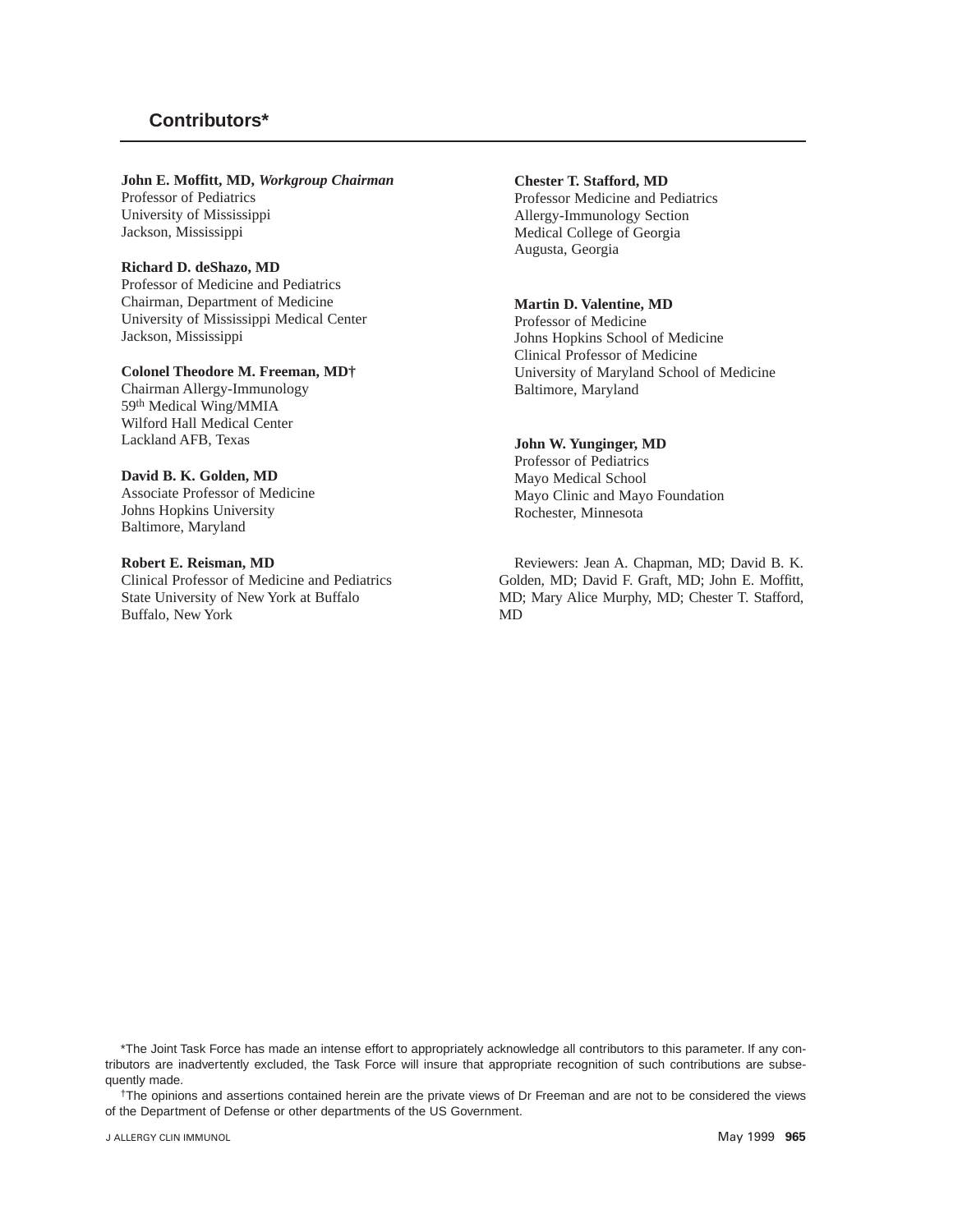# **Editors**

**Jay M. Portnoy, MD** Chief, Section of Allergy, Asthma and Immunology The Children's Mercy Hospital Professor of Pediatrics University of Missouri-Kansas City School of Medicine Kansas City, Missouri

**John E. Moffitt, MD** Professor of Pediatrics University of Mississippi Jackson, Mississippi

**David B. K. Golden, MD** Associate Professor of Medicine Johns Hopkins University Baltimore, Maryland

**I. Leonard Bernstein, MD** Clinical Professor of Medicine and Environmental Health University of Cincinnati College of Medicine Cincinnati, Ohio

**William E. Berger, MD, MBA** Clinical Professor of Pediatrics Division of Allergy and Immunology University of California College of Medicine Irvine, California

**Mark S. Dykewicz, MD** Associate Professor of Internal Medicine Director, Training Program in Allergy and Immunology Saint Louis University School of Medicine St. Louis, Missouri

**Stanley M. Fineman, MD, MBA**

Clinical Assistant Professor of Pediatrics Emory University School of Medicine Atlanta, Georgia

**James T. Li, MD, PhD** Associate Professor of Medicine Director, Training Program in Adult Allergy/ Immunology Mayo Clinic and Medical School Rochester, Minnesota

**Rufus E. Lee, MD** Private Practice Dothan, Alabama

**Richard A. Nicklas, MD\*** Clinical Professor of Medicine George Washington Medical Center Washington, DC

**Diane E. Schuller, MD** Professor of Pediatrics Pennsylvania State University Milton S. Hershey Medical College Hershey, Pennsylvania

**Sheldon L. Spector, MD** Clinical Professor of Medicine University of California-Los Angeles Los Angeles, California

\*This parameter was edited by Dr Nicklas in his private capacity and not in his capacity as a medical officer with the Food and Drug Administration. No official support or endorsement by the Food and Drug Administration is intended or should be inferred.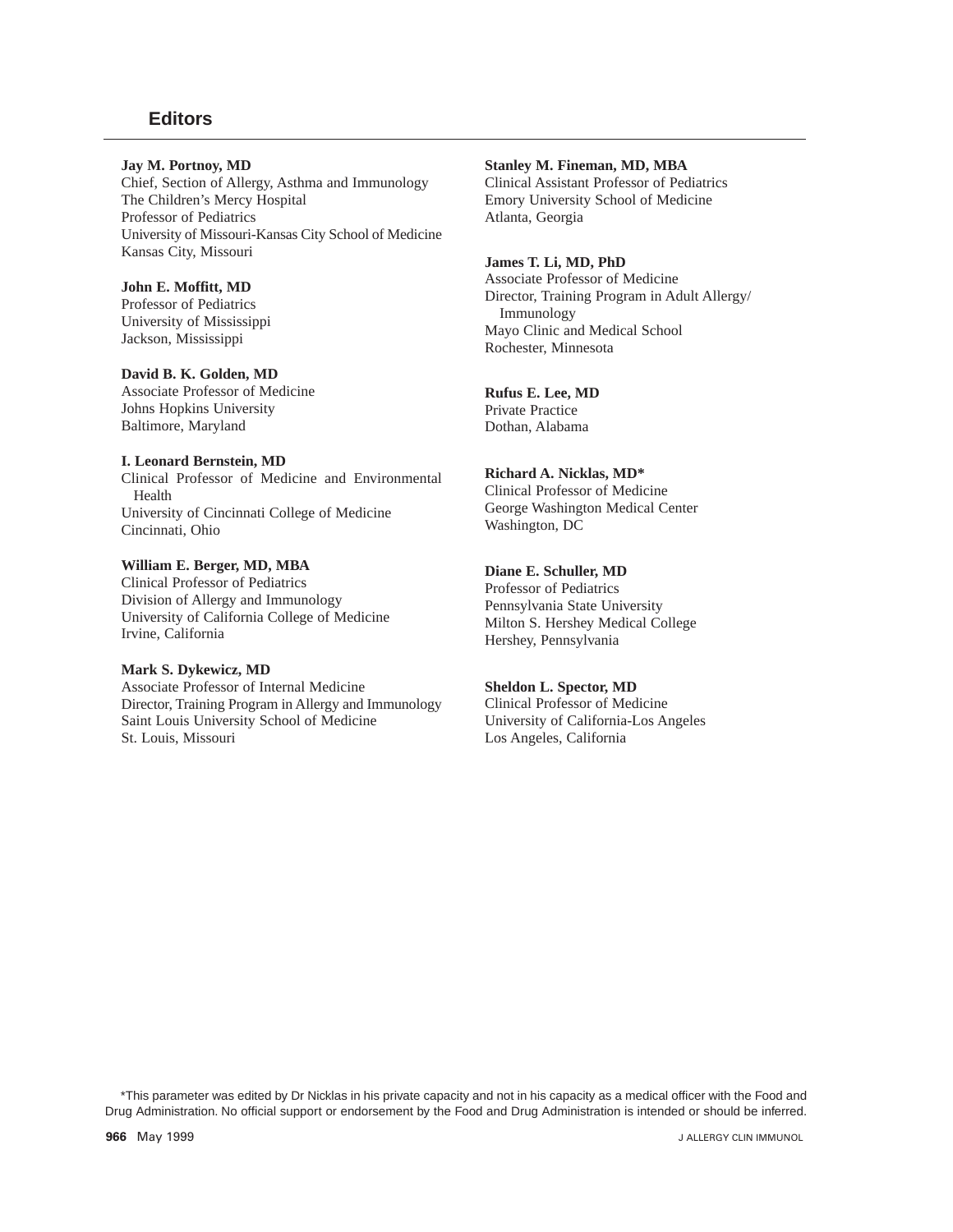# **CONTENTS**

| Preface<br>Richard A. Nicklas, MD |                                                                                                                                                                                                                                                                                               | 969          |
|-----------------------------------|-----------------------------------------------------------------------------------------------------------------------------------------------------------------------------------------------------------------------------------------------------------------------------------------------|--------------|
| Executive summary                 | Jay M. Portnoy, MD, Richard A. Nicklas, MD                                                                                                                                                                                                                                                    | 969          |
| Algorithm                         | James T. Li, MD, PhD, Jay M. Portnoy, MD, Rufus E. Lee, MD, Richard A. Nicklas, MD,<br>I. Leonard Bernstein, MD, William E. Berger, MD, MBA, Mark S. Dykewicz, MD,<br>Stanley M. Fineman, MD, MBA, Diane E. Schuller, MD, Sheldon L. Spector, MD                                              | 971          |
| Annotations                       |                                                                                                                                                                                                                                                                                               | 971          |
| MD, Sheldon L. Spector, MD        | Jay M. Portnoy, MD, Richard A. Nicklas, MD, Rufus E. Lee, MD, James T. Li, MD, PhD, I. Leonard Bernstein,<br>MD, William E. Berger, MD, MBA, Mark S. Dykewicz, MD, Stanley M. Fineman, MD, MBA, Diane E. Schuller,                                                                            |              |
| Summary statements                |                                                                                                                                                                                                                                                                                               | 973          |
| Introduction                      | John E. Moffitt, MD, Jay M. Portnoy, MD, David B. K. Golden, MD, I. Leonard Bernstein, MD,<br>William E. Berger, MD, MBA, Mark S. Dykewicz, MD, Stanley M. Fineman, MD, MBA, Rufus E. Lee, MD,<br>James T. Li, MD, PhD, Richard A. Nicklas, MD, Diane E. Schuller, MD, Sheldon L. Spector, MD | 974          |
|                                   | Stinging insect identification                                                                                                                                                                                                                                                                | 974          |
|                                   | Stinging insect reactions                                                                                                                                                                                                                                                                     | 974          |
|                                   | Management of insect sting reactions                                                                                                                                                                                                                                                          | 974          |
| Local reactions                   |                                                                                                                                                                                                                                                                                               | 974          |
| Systemic reactions                |                                                                                                                                                                                                                                                                                               | 975          |
|                                   | Preventive management                                                                                                                                                                                                                                                                         | 975          |
| Immediate treatment               |                                                                                                                                                                                                                                                                                               | 975          |
|                                   | Consultation with an allergist/immunologist                                                                                                                                                                                                                                                   | 975          |
|                                   | Indications for referral to an allergist/immunologist                                                                                                                                                                                                                                         | 975          |
|                                   | Immediate hypersensitivity testing                                                                                                                                                                                                                                                            | 976          |
| Skin testing                      |                                                                                                                                                                                                                                                                                               | 976          |
|                                   | Skin testing for fire ant hypersensitivity                                                                                                                                                                                                                                                    | 976          |
| In vitro testing                  |                                                                                                                                                                                                                                                                                               | 976          |
|                                   | Immunotherapy for bees and vespids                                                                                                                                                                                                                                                            | 976          |
| J ALLERGY CLIN IMMUNOL            |                                                                                                                                                                                                                                                                                               | May 1999 967 |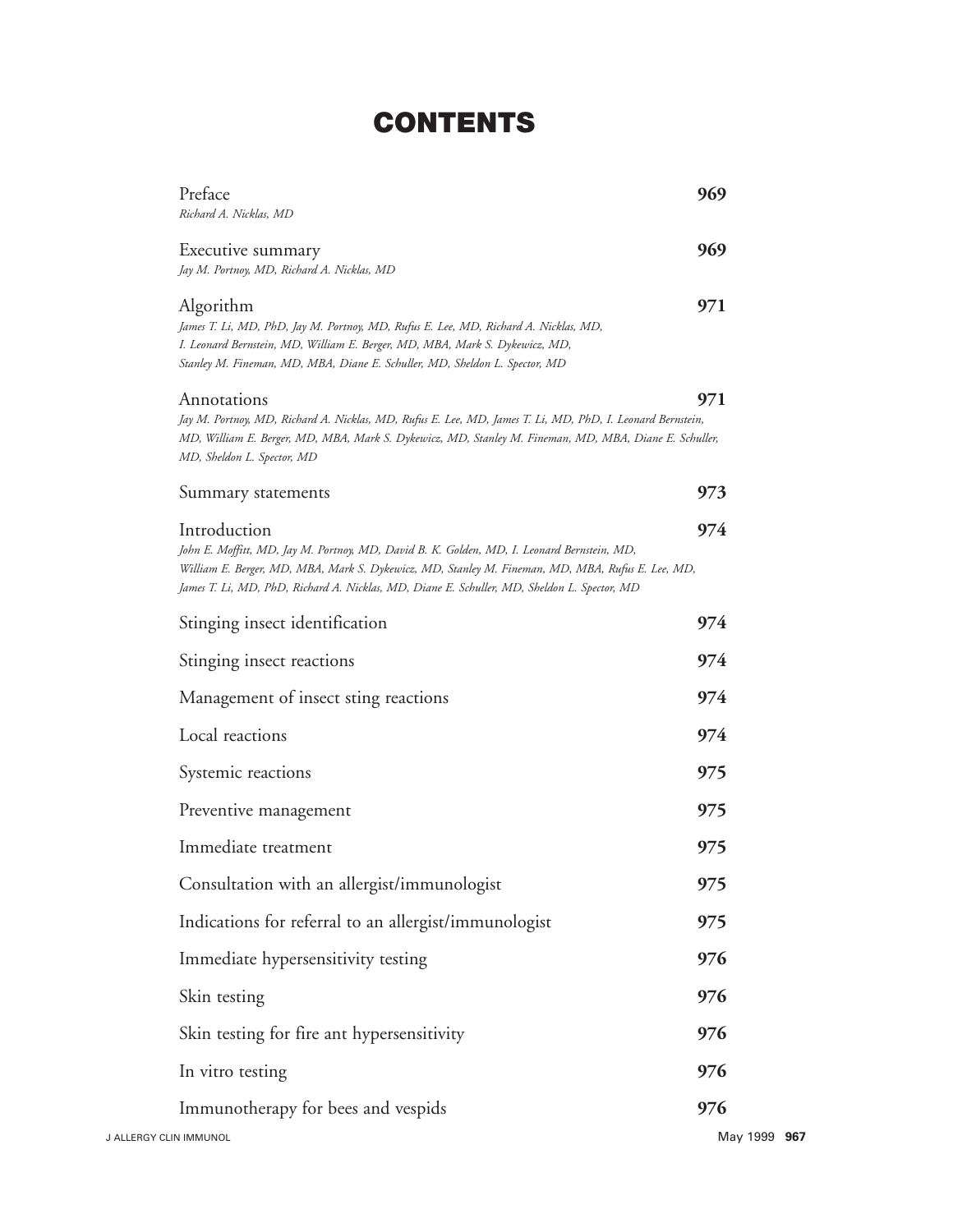| Criteria for immunotherapy               |     |
|------------------------------------------|-----|
| Cardiorespiratory reactions              | 977 |
| Cutaneous reactions                      | 977 |
| Large local reactions                    | 977 |
| Challenge stings                         | 977 |
| Selection of venoms for immunotherapy    | 977 |
| Immunotherapy for fire ant venom         | 977 |
| Dosage schedules for venom immunotherapy | 978 |
| Duration of venom immunotherapy          | 978 |
| Summary                                  | 978 |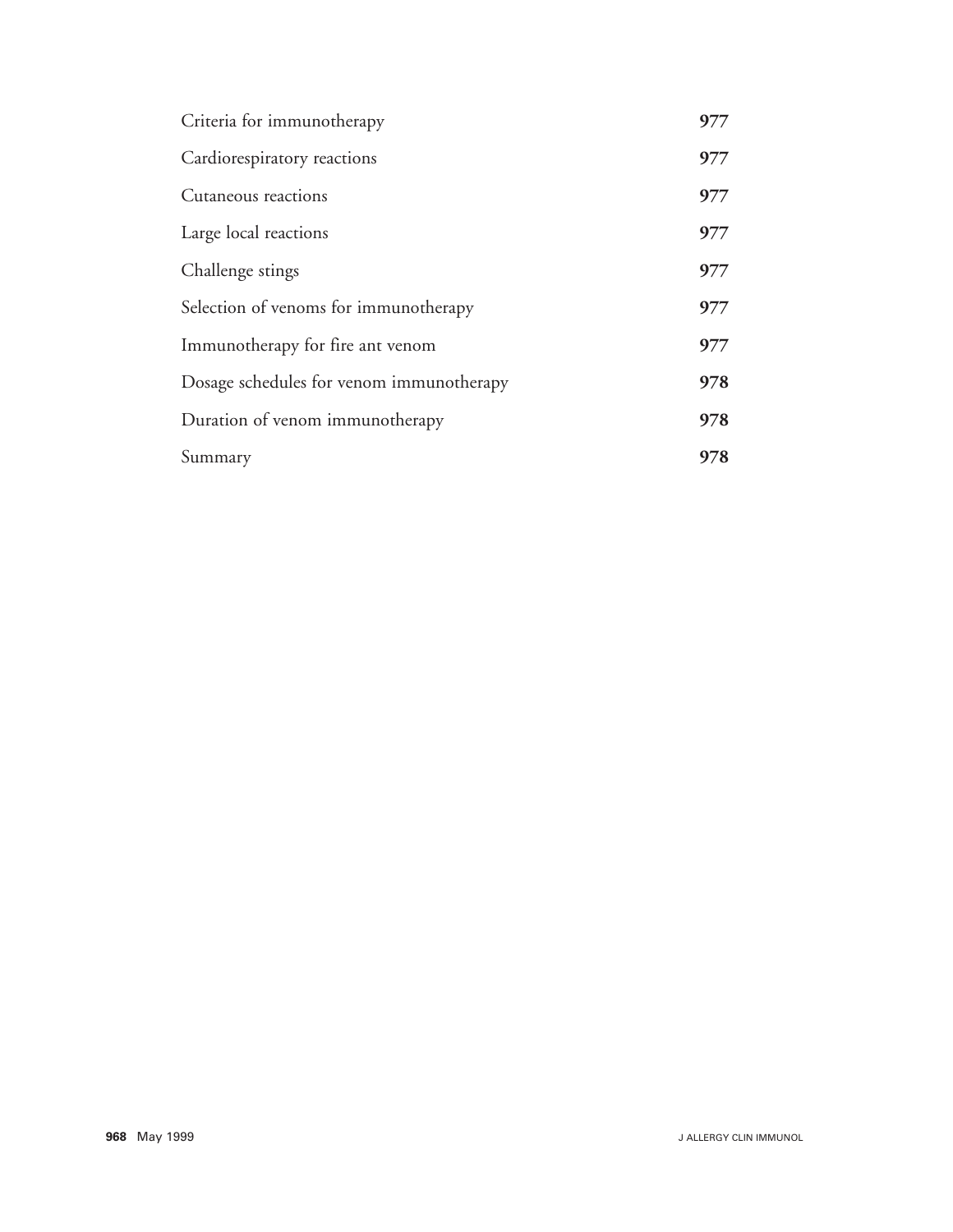# **STINGING INSECT HYPERSENSITIVITY: A PRACTICE PARAMETER**

#### **PREFACE**

Anaphylaxis from insect stings results in a significant number of fatalities each year. At least 40 deaths occur in the United States yearly from reactions to insect stings, and it is likely that additional deaths are unrecognized and therefore not reported. Data indicating the prevalence of fatalities from insect stings can never adequately reflect the individual tragedy associated with the sudden and unexpected loss of a friend or relative. Although most insect stings produce only local discomfort, potentially life-threatening reactions occur in both children and adults.

Stinging insect hypersensitivity is a complex and challenging condition. With recognition of the importance of venom extracts in the diagnosis and treatment of patients who had experienced reactions to insect stings, a scientifically-based standardized approach to management seemed a reasonable assumption 20 years ago. It has since become clear that there are still important questions that need to be answered, such as the criteria to be used in determining the duration of venom immunotherapy. It is therefore essential that the practicing physician understand basic approaches to the management of stinging insect hypersensitivity so that evaluation and treatment can be appropriately individualized for each patient.

A workgroup of the Joint Task Force on Practice Parameters was responsible for the initial preparation of the "Parameter on the diagnosis and management of stinging insect hypersensitivity." That workgroup, chaired by John E. Moffitt, MD, and consisting of internationally recognized experts in the field of stinging insect allergy, provided the Task Force with the first draft of this parameter, consisting of a text with references, as well as summary statements reflecting the key points to be considered in each section. Jay M. Portnoy, MD, as a member of the Task Force, then accepted responsibility for the initial editing of this document. The Task Force added an algorithm and annotations to support the steps recommended in the algorithm. After evaluation by the entire Task Force, the complete document was then reviewed by selected individuals within the American Academy of Allergy, Asthma and Immunology (AAAAI) and the American College of Allergy, Asthma and Immunology (ACAAI).

As is the case with previous parameters produced by the Joint Task Force on Practice Parameters, this document is based on a careful review of the literature and reflects the experience of experts in the area of stinging insect hypersensitivity. When the medical literature did

Reprint requests: Jay M. Portnoy, MD, Joint Task Force on Practice Parameters for Allergy and Immunology, 50 N Brockway St, Suite 3-3, Palatine, IL 60067.

J Allergy Clin Immunol 1999;103:963-80. Copyright © 1999 by Mosby, Inc.

0091-6749/99 \$8.00 + 0 **1/1/97283**

J ALLERGY CLIN IMMUNOL May 1999 **969**

not provide a definitive recommendation on a given issue or there was significant difference of opinion among experts, options were given for the management of patients based on the current state of practice. The result is a concise, focused, evidence-based, consensus practice parameter that will serve as a map for the management of stinging insect hypersensitivity.

The Joint Task Force on Practice Parameters would like to thank those who have so willingly given of their time and expertise in the development of this important parameter. This includes the members of the Workgroup on Stinging Insect Hypersensitivity, as well as reviewers from the AAAAI and the ACAAI. The Task Force would like to acknowledge in particular the support and contributions made by John E. Moffitt, MD, and David B. K. Golden, MD. In addition, the Task Force is indebted to the leadership of both the AAAAI and the ACAAI for their recognition of the importance of developing practice parameters and their support in this endeavor.

# **EXECUTIVE SUMMARY**

Most insect stings produce local reactions, which include redness, swelling, itching, and pain. Systemic reactions include cutaneous manifestations (eg, urticaria, angioedema) bronchospasm, edema of the upper airway, and hypotensive shock, and range from mild to lifethreatening.

Stinging insects responsible for such reactions include yellow jackets, hornets, wasps, honeybees, and fire ants. Yellow jackets are ground-dwelling insects. They may be very aggressive and sting with minimum provocation, especially in the presence of food.

Hornets build large nests in trees and shrubs that may not be easily visualized. They are also very aggressive, particularly in the vicinity of the nest.

Wasps build honeycomb nests and may be seen on the outside of the nest, which is often built in dark areas, such as under eaves or porches of homes.

Honeybee hives may be domestic or wild. Nondomestic hives may be found in tree hollows or old logs and may contain hundreds of bees. Honeybees are usually not aggressive away from their hives. When they sting, they leave a barbed stinger with attached venom sac.

Fire ants, which may be red or black, are found in mounds made of fresh soil that may be extremely large. Fire ant mounds are common along southeastern roadways but are becoming increasingly prevalent in residential areas in the south. They are very aggressive if their mounds are disturbed and may sting many times. A sterile pustule usually develops at the site of the sting in less than 24 hours.

Consultation with an allergist/immunologist for evaluation and possible skin or in vitro testing for stinging insect hypersensitivity is appropriate for any patient who has a systemic reaction to an insect sting. Consultation should be considered if the patient (1) has experienced a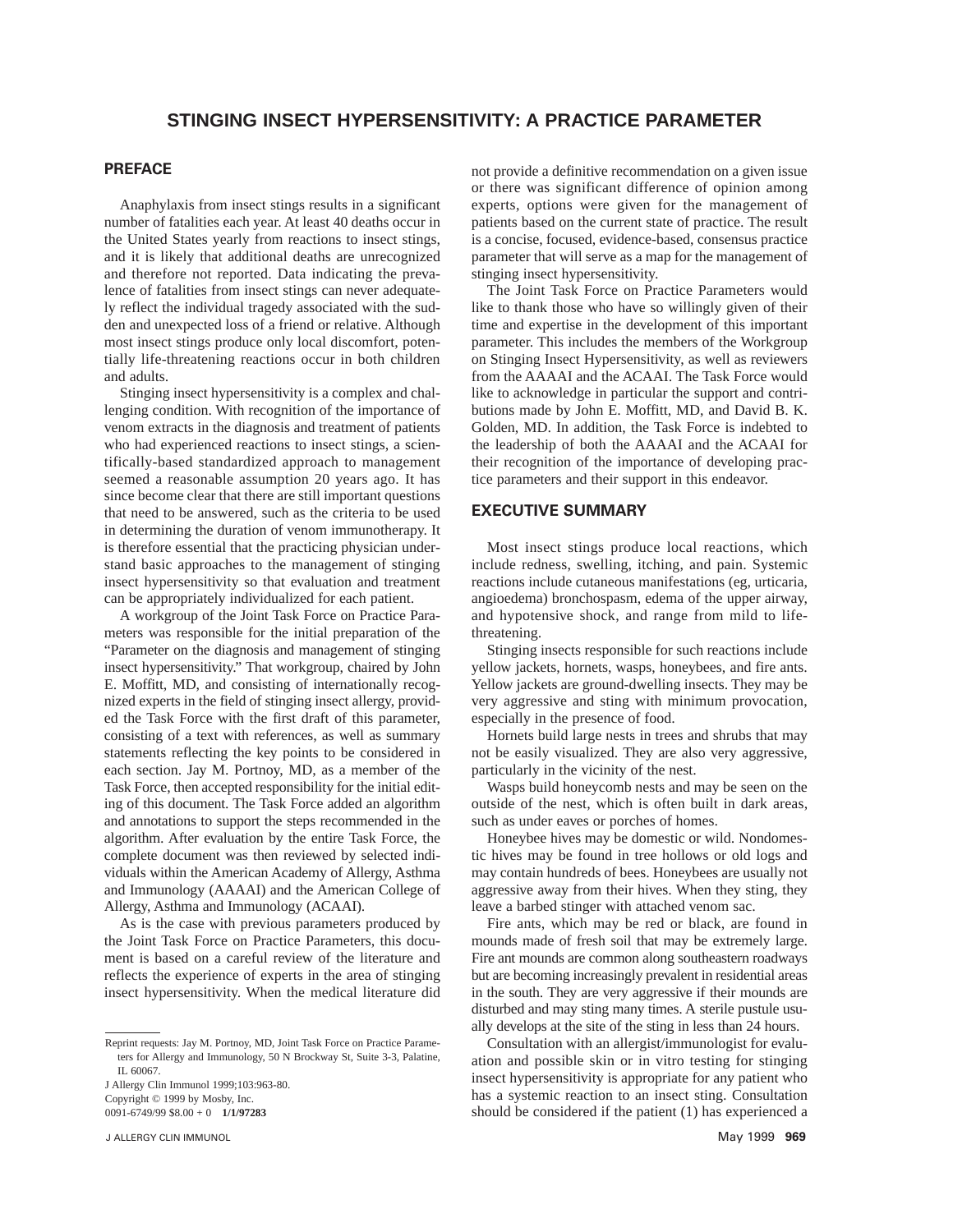systemic reaction to an insect sting, (2) has experienced anaphylaxis with an insect sting as a possible cause, (3) needs education regarding stinging insect avoidance or emergency treatment, (4) may need venom immunotherapy, (5) has a coexisting condition that may complicate treatment of anaphylaxis (eg, taking β-blockers, hypertension, or a history of cardiac arrhythmias), and/or (6) asks for a consultation.

Avoidance of stinging insects is important in the management of patients with stinging insect hypersensitivity. Avoidance is enhanced by the following: (1) evaluation of the vicinity of the patient's home by trained professionals looking for stinging insect nests and extermination of these nests if found; (2) not wearing brightly colored clothing or strongly scented lotions; (3) walking outside with shoes other than sandals; (4) exercising caution near bushes, eaves, attics, and areas where food is present outside (eg, picnic areas or garbage containers); (5) having insecticides readily available; and (6) wearing long pants, a long-sleeved shirt, socks, shoes, a hat, and work gloves when working outside.

Patient education may be essential in preventing lifethreatening reactions and appropriate treatment of such reactions if they occur. This should include the following: (1) identification of stinging insects; (2) knowledge of how to avoid being stung; (3) appropriate treatment of reactions (eg, how and when to self-administer epinephrine); and 4) wearing and/or carrying identification of stinging insect hypersensitivity (eg, Medic Alert bracelet).

Skin testing with stinging insect venom (or, in the case of suspected fire ant hypersensitivity, whole body extract) should be considered for any patient who has experienced a systemic reaction to an insect sting and in whom venom (or, in the case of fire ant hypersensitivity, whole body extract) immunotherapy is being considered. Because the insect that caused the sting often cannot be identified, skin testing is usually done with all of the commercially available venom extracts for stinging insects other than fire ants. Skin testing is usually performed by using prick puncture and intracutaneous techniques. Prick puncture tests are usually performed before intracutaneous tests. Intracutaneous skin testing may initially use a concentration in the range of 0.001 to 0.01 µg/mL, with increasing concentrations being used until a positive skin test response occurs or a concentration of 1.0 µg/mL is reached. There is conflicting data regarding the immunologic specificity, and therefore the clinical significance, of reactions to the 1.0 µg/mL venom concentration. It has been suggested that the 1.0 µg/mL venom concentration may produce an irritant reaction in some patients, and therefore it is recommended that caution be used in attributing a positive skin test response at this concentration to the presence of IgE antibody to venom. On the other hand, there is an increasing amount of data to support the clinical significance of a positive skin test response at this concentration. Interpretation of skin test results always requires correlation with the patient's history. Therefore in patients who have a positive history of stinging insect hypersensitivity, skin tests with a concentration of 1.0 µg/mL are recommended if skin test responses at lower concentrations are negative. There are patients who have severe systemic reactions after an insect sting who have barely detectable venom IgE levels as determined by skin tests or RASTs. A substantial number of such patients may have skin test responses that are negative at 0.1 µg/mL but positive at 1.0 µg/mL. In addition, there may be rare patients who have negative skin test responses at 1.0 µg/mL who have a positive RAST result for venom-specific IgE.

In terms of patients seen with suspected fire ant hypersensitivity, whole body extract is the only reagent currently available for diagnostic testing. Limited cross-reactivity exists between the antigens in fire ant venom and the antigens in venom of other stinging insects. If the patient is able to positively identify fire ant as the stinging insect, skin testing with other stinging insect venoms is not required.

Venom immunotherapy (VIT) has proven to be an extremely effective form of treatment for individuals at risk of insect sting anaphylaxis and has been shown to substantially reduce the risk of subsequent systemic sting reactions. VIT is generally not necessary for patients 16 years of age and younger who have experienced cutaneous systemic reactions without other manifestations. Such patients have only a 10% chance of having a systemic reaction if re-stung, and if a systemic reaction does occur, it is likely to be limited to the skin. VIT is still an acceptable option in such patients if requested by the patient's parents (or guardians) or if the child is likely to experience frequent or multiple stings. The use of sting challenges to better select patients for VIT is controversial and is not considered a prerequisite for VIT in the United States. Guidelines for the duration of VIT are evolving. Although the package insert for the venom extract recommends that VIT be continued indefinitely, a fall in serum venom-specific IgE antibodies to insignificant levels or conversion to a negative skin test response have been used as criteria for discontinuing VIT. However, an increasing amount of data suggests that despite the persistence of a positive skin test response, 80% to 90% of patients will not have a systemic reaction to an insect sting if VIT is stopped after 3 to 5 years. This has lead some experts to advocate discontinuing VIT after 3 to 5 years, regardless of skin test results. However, patients with a history of severe anaphylaxis whose skin test responses remain positive after 3 to 5 years of VIT may still be at increased risk for a systemic reaction if VIT is stopped. For this reason, some experts recommend continuation of VIT indefinitely in such patients, as long as skin test responses remain positive.

Less is know about the natural history of fire ant hypersensitivity and the effectiveness of immunotherapy. Nevertheless, fire ant whole body extract has been shown to contain relevant venom allergens and appears to be effective. The optimal duration of fire ant immunotherapy has not been clearly established because of limited data.

Anaphylaxis from insect stings results in a significant number of fatalities each year. Although most insect stings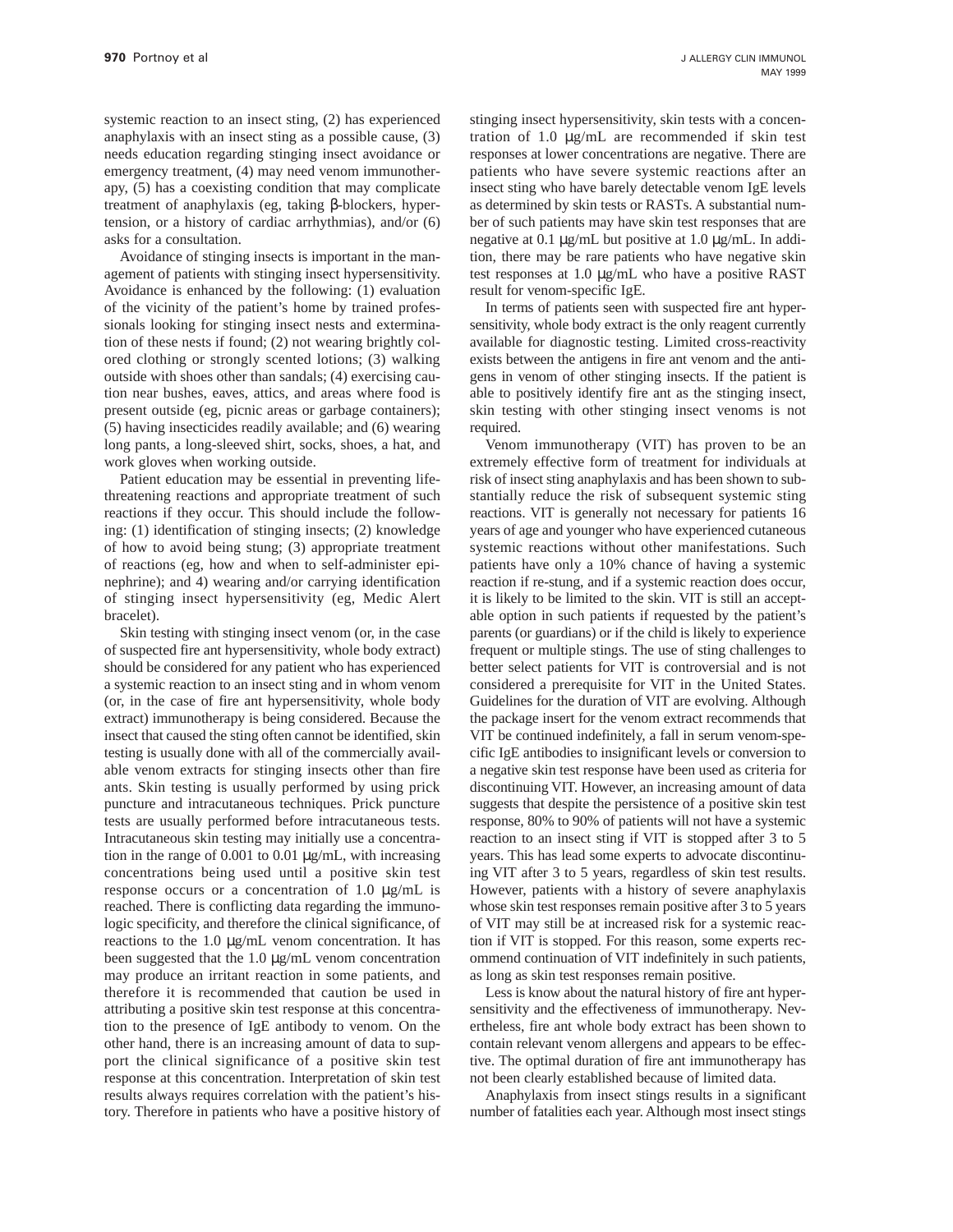produce only local discomfort, potentially life-threatening reactions occur in both children and adults. Stinging insect hypersensitivity is a complex and challenging condition. It is therefore essential that the practicing physician understand the basic approaches to the management of stinging insect hypersensitivity so that evaluation and treatment can be appropriately individualized.

# **ANNOTATIONS (Fig 1) Box 1: Patient presents with a history of insect sting reaction**

Although insects sting many people each year, most individuals do not seek medical attention. Most who are stung require only symptomatic treatment. Patients who experience insect stings resulting in systemic reactions require diagnosis and treatment. Taking a careful history can usually make the diagnosis of stinging insect hypersensitivity. Reactions can range from large local reactions to life-threatening systemic reactions. Delayed or toxic reactions may also occur.

# **Box 2: History and physical examination**

Most insect stings occur in the daytime, whereas insect bites (eg, yellow flies, black flies, mosquitoes, and spiders) may occur in the daytime or at night (eg, Triatoma) and therefore may occur while the patient is sleeping. Patients should be encouraged to bring the offending insect, if available, to the physician for identification.

Factors that may be helpful in identification include the following:

- the patient's activity at the time of the sting (eg, cutting a hedge),
- the location of the patient at the time of the sting (eg, close to an insect nest),
- the location of the sting (eg, face or lower leg),
- the type of insect activity in the area where the patient was stung, and
- visual identification of the insect.

Young children present special problems in diagnosis because they are usually not able to identify the insect. The presence of a stinger, which is left by bees, or the presence of a pustule as a result of a fire ant sting (up to 24 hours later) may help in insect identification.

#### **Box 3: Was there a systemic reaction?**

Most insect stings result in local reactions. These include the following:

- redness.
- swelling,
- itching and pain.

Systemic reactions include a spectrum of manifestations ranging from mild to life-threatening. These include the following:

- cutaneous responses (eg, urticaria and angioedema),
- bronchospasm,
- obstructive edema of the upper airway,
- hypotension and shock.





The key feature that distinguishes a systemic reaction from a large local reaction is that a systemic reaction occurs in a location that is not contiguous with the site of the sting.

#### **Box 4: Provide symptomatic treatment**

Most insect stings cause local reactions that are of little serious medical consequence, and no specific treatment is usually required. Some local reactions are manifested by extensive erythematous swelling surrounding the sting site that may persist for several days or more and may be accompanied by itching, pain, or both. Cold compresses may help to reduce local pain and swelling. Local anesthetic cream, oral antihista-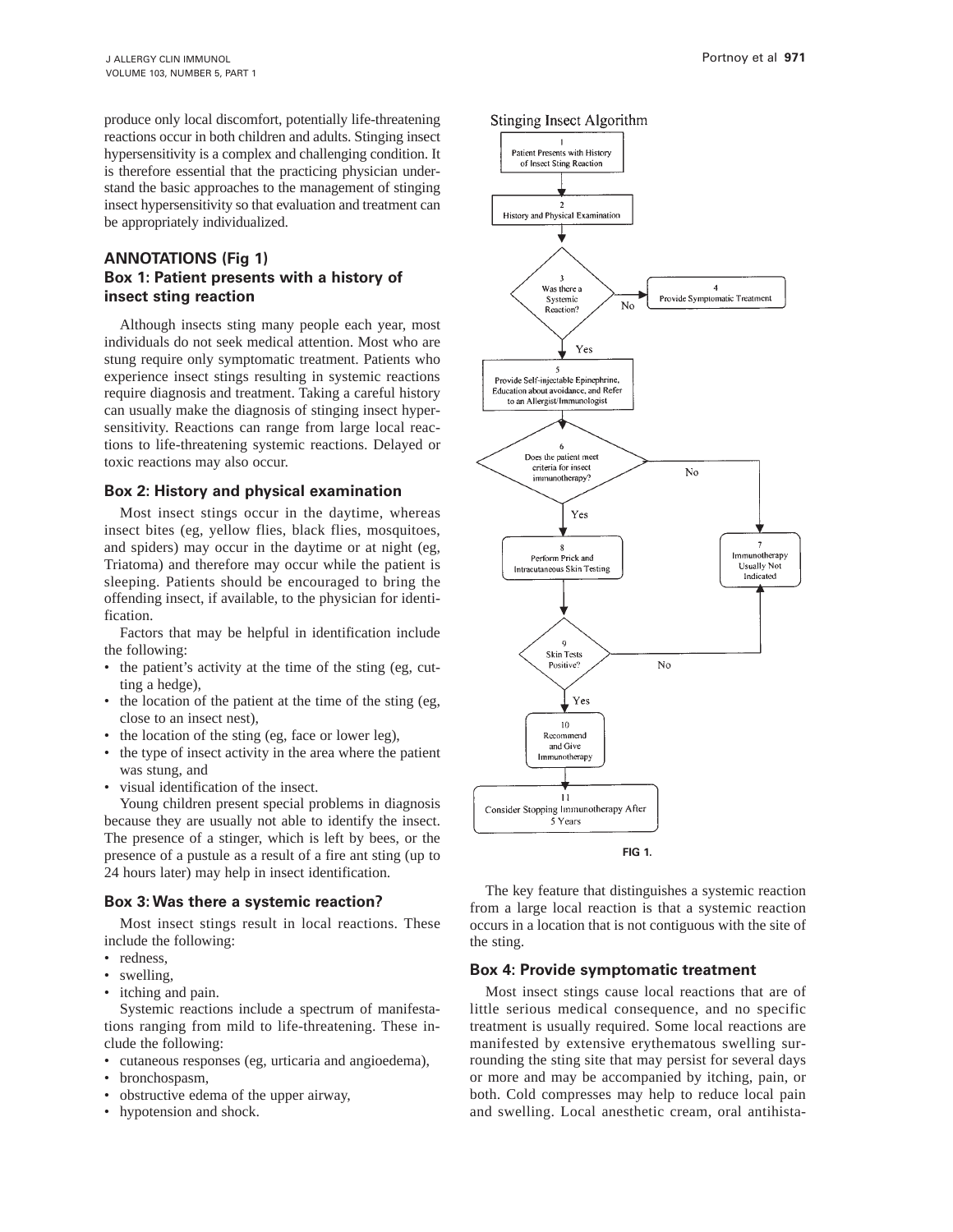mines, and oral analgesics may also help to reduce the pain or itching associated with cutaneous reactions. Some physicians use topical or oral corticosteroids for particularly severe local symptoms, although this is controversial. Because the swelling is caused by mediator release and not by infection, antibiotics are not required unless there is evidence of secondary infection.

# **Box 5: Provide self-administered epinephrine and education**

Preventive management includes measures to prevent subsequent stings and to prevent systemic reactions if the patient is stung. Injectable epinephrine should be provided, and the patient should be instructed on its proper administration and use. Patients should also be advised to consider obtaining a MedicAlert bracelet or necklace.

# **Box 6: Does the patient meet criteria for insect immunotherapy?**

Patients 16 years of age and younger who have experienced cutaneous systemic reactions, without other manifestations, after an insect sting, other than a fire ant sting, have a 10% chance of having a systemic reaction if restung. If a systemic reaction does occur, it is likely to be limited to the skin. Therefore VIT is not generally necessary for patients 16 years of age and younger who have experienced cutaneous systemic reactions without other manifestations. VIT is still an acceptable option if the child is likely to experience frequent or multiple stings. Although there is some controversy in regard to adults who have experienced cutaneous systemic reactions, there is insufficient evidence to justify withholding VIT for that group of individuals at this time. Immunotherapy may be considered, even in children under 16 years of age, who have had a systemic reaction from a fire ant sting, that is limited to the skin.

# **Box 7: Immunotherapy is usually not indicated**

Patients 16 years of age and younger whose previous reaction consisted of generalized cutaneous signs and symptoms only (eg, pruritus, flushing, urticaria, and angioedema) are at low risk for future anaphylaxis and usually do not require allergy testing or immunotherapy. If the previous reaction included signs and/or symptoms suggesting involvement of other organ systems (eg, wheezing, shortness of breath, dizziness, or loss of consciousness), then allergy skin tests should be performed in this age group, and immunotherapy should be considered. If skin test responses for stinging insects are negative, regardless of the patient's history or age, immunotherapy is usually not indicated.

In rare cases, patients who have experienced severe systemic reactions after an insect sting may have, despite negative skin test responses at a 1.0 µg/mL concentration, a positive in vitro test response for venom-specific IgE. The effectiveness of immunotherapy in these cases is unknown.

# **Box 8: Perform prick and intracutaneous skin testing**

Skin testing should be performed on patients for whom immunotherapy might be indicated. Skin testing is usually performed by using prick puncture tests initially and then intracutaneous tests if necessary. Intracutaneous tests usually start with a concentration in the range of 0.001 to 0.01 µg/mL. If intracutaneous tests at this concentration are nonreactive, the test dose is increased by 10-fold increments until a positive skin test response occurs, up to a maximum concentration of 1.0 µg/mL. Increasing concentrations of fire ant extract are also used (see text section on fire ants). Positive and negative controls should be done at this time.

Because the insect that caused the sting often cannot be identified, testing is usually done with all of the commercially available venom extracts. Venoms may contain shared antigenic components. Cross-sensitization and immunologic cross-reactivity have been demonstrated between hornet and yellow jacket venoms (vespids); however, cross-reactivity is less likely to occur between vespid and wasp venoms and is very unlikely to occur between honeybee and vespid venoms. Fire ant extracts have very limited cross-reactivity with other stinging insect venoms.

# **Box 9: Positive skin test response?**

A positive skin test response at a concentration less than 1.0 µg/mL venom demonstrates the presence of specific IgE antibodies. There is conflicting data regarding the immunologic specificity, and therefore the clinical significance, of reactions to the 1.0  $\mu$ g/mL venom concentration. It has been suggested that the  $1.0 \mu g/mL$ venom concentration may produce an irritant reaction in some patients, and it is therefore recommended that caution be used in attributing a positive skin test response at this concentration to the presence of IgE antibody to venom. On the other hand, there is an increasing amount of data to support the clinical significance of a positive skin test response at this concentration. Interpretation of skin test results always requires correlation with the patient's history. Therefore in patients who have a positive history of stinging insect hypersensitivity, skin tests with a concentration of 1.0  $\mu$ g/mL are recommended if skin test responses at lower concentrations are negative.

# **Box 10: Recommend and give venomspecific immunotherapy**

VIT prevents systemic reactions in stinging insect–sensitive patients 97% of the time. Patients who have had a systemic reaction from an insect sting should therefore be advised to start VIT. The goal of VIT is primarily to prevent life-threatening reactions. A secondary benefit is that it may alleviate anxiety related to insect stings.

Candidates for VIT should be informed about the potential risks and benefits related to the procedure. Patients should receive a description of the procedure and be informed that, because of the risk of anaphylaxis,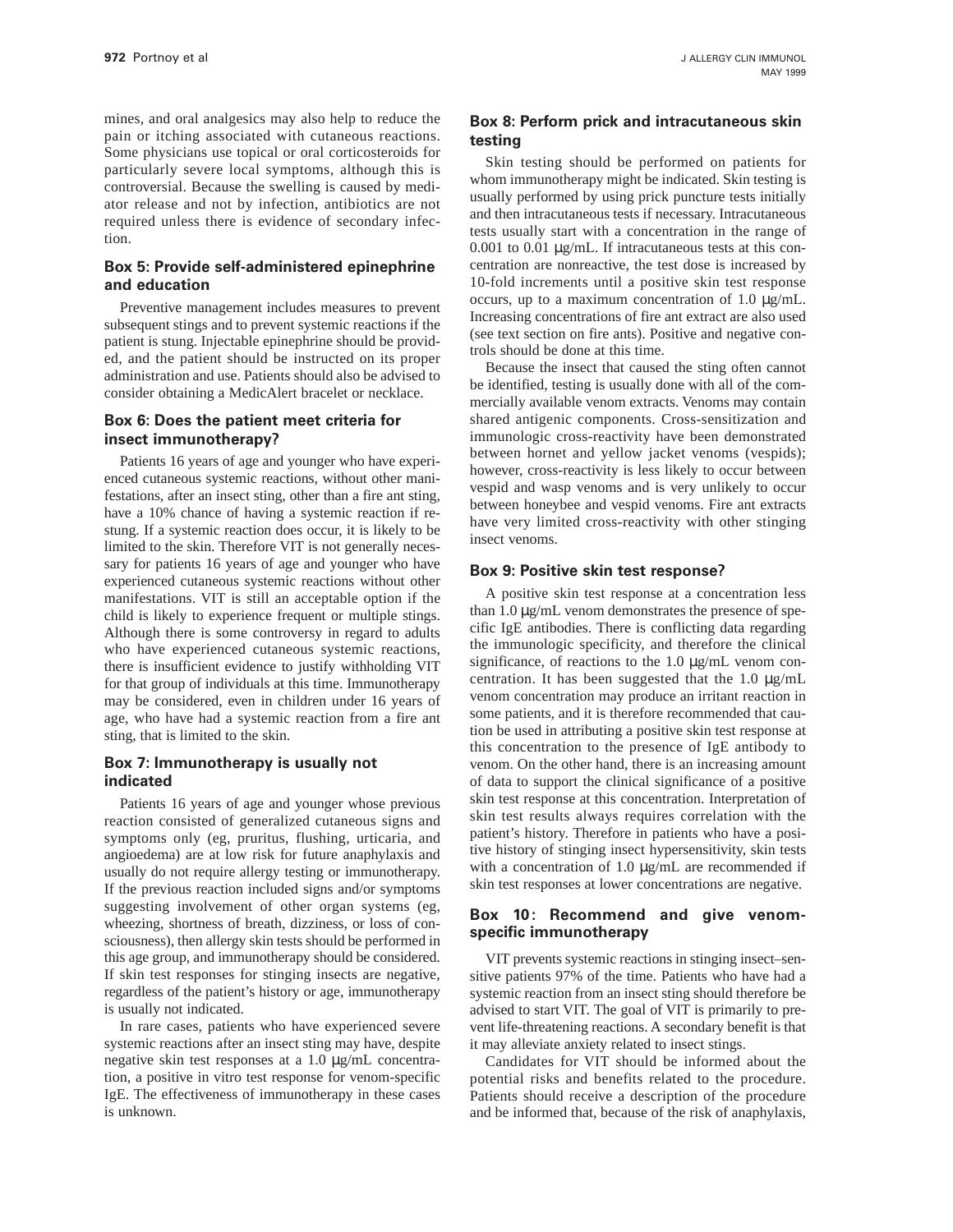they must wait an appropriate time after each injection and follow any other specific policies and rules that the provider of the VIT may have. Appropriate accommodations for language barriers should be made to ensure that proper informed consent is obtained.

In the opinion of some experts, if the insect that caused the reaction can be clearly identified, the extract used for VIT need only contain the venom of that insect, even if skin or in vitro test responses for other stinging insects are positive. On the other hand, other experts recommend that the extract contain venoms of all insects for which a positive skin or in vitro test response was obtained. Immunotherapy for patients with fire ant hypersensitivity uses whole body extract and should be initiated in patients with a history of a systemic reaction to a fire ant sting who have a positive skin test response with whole body extract.

VIT injections are generally administered at weekly intervals beginning with 0.1 to 0.5 µg and increased to a maintenance dose of up to 100 µg per insect. The dosage schedule for fire ant immunotherapy is less well defined in terms of starting dose and rapidity of buildup. Although most experts recommend a maintenance dose of 0.5 mL of a 1:100 wt/vol dilution, a 1:10 wt/vol maintenance level has been recommended by some. The interval between maintenance dose injections can be increased to 4-week intervals during the first year of VIT and eventually to every 6 to 8 weeks during subsequent years. During seasons when stinging insects are likely to be present, rapid desensitization may be considered.

Patients who are taking β-adrenergic blocking agents and possibly patients taking angiotensin-converting enzyme (ACE) inhibitors (see parameters on anaphylaxis) are at greater risk if they experience an allergic reaction, and in the case of ACE inhibitors, may be at greater risk of having an allergic reaction. Therefore patients who have stinging insect hypersensitivity should not be prescribed β-adrenergic blocking agents or ACE inhibitors unless absolutely necessary. If the patient who has stinging insect hypersensitivity cannot discontinue these medications, VIT should still be given, but with greater caution.

# **Box 11: Consider stopping VIT after 5 years**

Guidelines for discontinuation of VIT are evolving. Whereas the package insert for the venom extract product recommends that VIT be continued indefinitely, a fall in serum venom-specific IgE antibodies to insignificant levels or conversion to a negative skin test response have been used as criteria for discontinuing treatment. Most patients will lose their skin reactivity to stinging insect venom; however, the persistence of such reactivity does not mean that they are at increased risk of having a systemic reaction if subsequently stung. An increasing body of evidence suggests that despite the persistence of a positive skin test response, 80% to 90% of patients will not have a systemic reaction to an insect sting if VIT is stopped after 3 to 5 years. Patients with a history of severe anaphylaxis who continue to have positive skin test responses after 3 to 5 years of immunotherapy still

may be at increased risk for a systemic reaction if VIT is stopped. For this reason, some experts recommend continuation of immunotherapy indefinitely in such patients, as long as skin test responses remain positive.

The optimal duration of imported fire ant immunotherapy has not been clearly established because of limited data. Skin reactivity appears to be a poor indicator of the risk for a systemic reaction to fire ant venom after fire ant immunotherapy. A recent survey of allergists indicated a great deal of variation in recommendations regarding duration of immunotherapy for fire ants. Some allergists recommend indefinite treatment. Most allergists consider stopping immunotherapy after a specified period (usually 4 to 5 years) either empirically or only when skin tests become negative. Until further data are available, a definitive recommendation about duration of immunotherapy for fire ants cannot be made.

# **SUMMARY STATEMENTS**

- 1. Individuals with a history of a systemic reaction to an insect sting are at increased risk for subsequent systemic sting reactions. This risk can be significantly reduced with VIT.
- 2. Individuals who have a history of systemic IgE-mediated reactions to insect stings should:
	- be educated in ways to avoid insect stings,
	- carry epinephrine for emergency self-treatment with them at all times,
	- consider obtaining a MedicAlert bracelet or necklace, and
	- be considered for skin testing for stinging insect sensitivity and VIT if skin test responses are positive, unless medically contraindicated or refused by the patient.
- 3. Venom immunotherapy is recommended for all patients who have experienced a systemic reaction to an insect sting and who have specific IgE antibodies to venom allergens with the following special considerations:
	- Adults who have experienced only cutaneous manifestations to an insect sting are generally considered candidates for VIT, although the need for immunotherapy in this group of patients is controversial.
	- The natural history of fire ant hypersensitivity in children who have only cutaneous manifestations has not been well elucidated. Because there is increased risk of fire ants stings in children who live in areas where fire ants are prevalent, immunotherapy may be recommended for such children.
	- VIT is generally not necessary in children who have experienced cutaneous systemic reactions without other manifestations after an insect sting from a wasp, hornet, yellow jacket, or bee. Children who experience only cutaneous manifestations after a fire ant sting may be considered candidates for immunotherapy.
- 4. Immediate hypersensitivity skin testing with stinging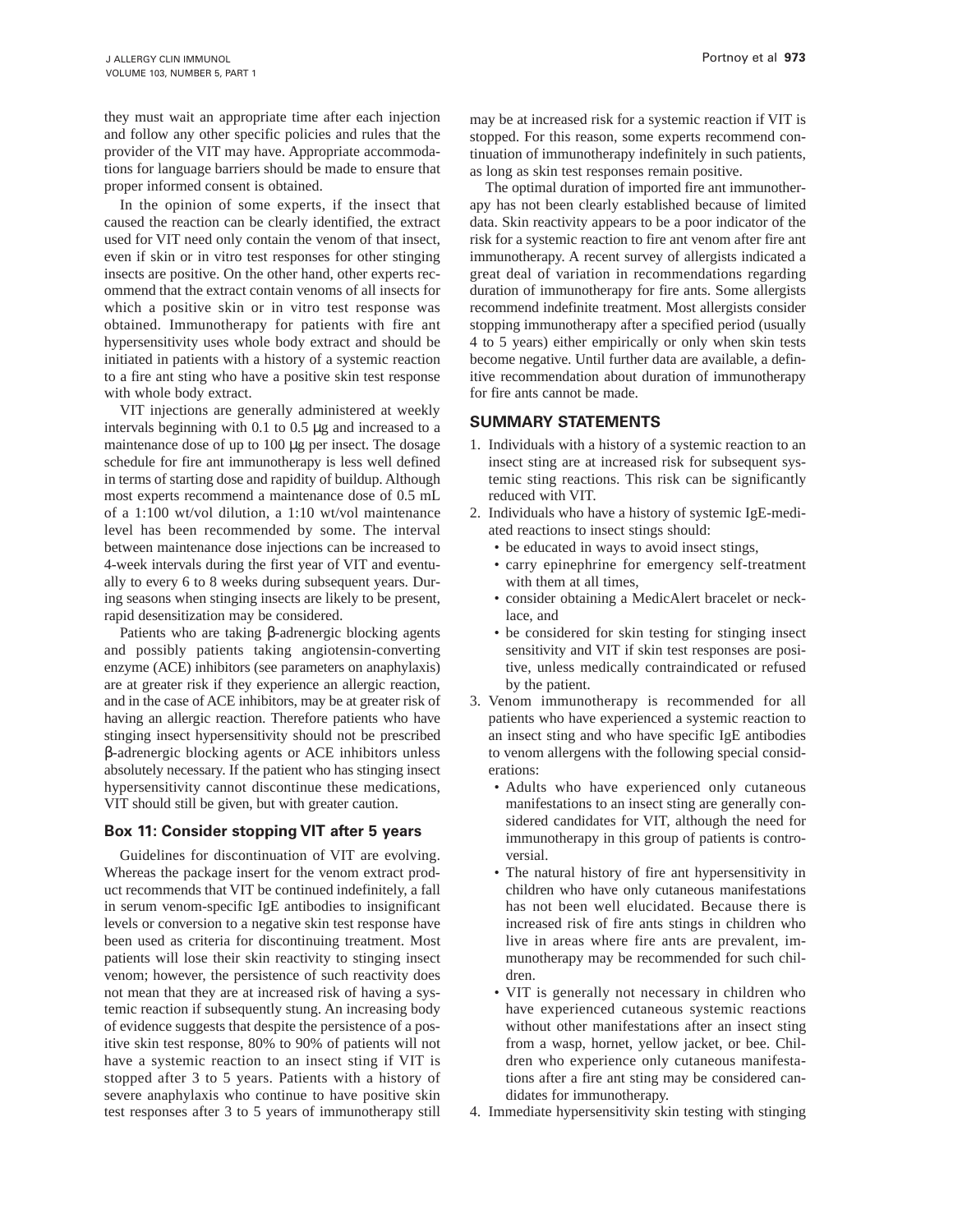insect venoms is indicated for individuals who are candidates for VIT. Skin testing rather than in vitro assays should be used for measurement of venomspecific IgE antibodies, except in special circumstances.

# **INTRODUCTION**

Hymenoptera insect stings account for at least 40 deaths per year in the United States.1 Most insect stings are associated with local reactions, including pain, swelling, and redness. These local reactions usually last for only a few days and generally resolve with simple treatment measures. Systemic reactions that can lead to potentially life-threatening manifestations occur in 0.4% to 0.8% of children<sup>2,3</sup> and 3% of adults.<sup>4</sup> Large, more widespread local reactions occur more frequently in approximately 10% to 15% of adults.<sup>4</sup> In such cases it is imperative that a proper diagnosis be made and appropriate treatment be instituted to prevent fatalities from subsequent stings. Prompt recognition and treatment of systemic reactions, as described in the following practice parameter, can be expected to reduce the likelihood of subsequent systemic reactions and fatalities.

## **STINGING INSECT IDENTIFICATION**

Identification and avoidance of the insect responsible for the sting may be helpful in diagnosis, treatment, and avoidance education. Patients should be encouraged to bring the captured and/or killed offending insect, if available, to the physician for identification. Most insect stings occur in the daytime, whereas insect bites (eg, yellow flies, black flies, mosquitoes, and spiders) may occur in the daytime or at night (eg, Triatoma—reduvid or kissing bug) and therefore often when the patient is sleeping.

Factors that may be helpful in the identification of stinging insects include the following:

- the patient's activity at the time of the sting (eg, hedge clipping),
- the location of the patient at the time of the sting (eg, close to an insect nest),
- the location of the sting (eg, face or lower leg),
- the type of insect activity in the area when the patient was stung,
- visual identification of the insect.

Young children present special problems in diagnosis because they are usually not able to identify the insect. The presence of a stinger, which is left usually by bees, or the presence of a pustule as a result of fire ant stings (up to 24 hours later) may help in insect identification.

Yellow jackets are ground-dwelling insects and may be encountered during yard work, farming, or gardening. They may also be found in wall tunnels or crevices and in hollow logs. Yellow jackets are very aggressive and sting with minimum provocation, especially in the presence of food. Patients have been stung after drinking a beverage that contained a stinging insect.

Hornets, which are related to yellow jackets, build

large papier-mâche nests that are several feet in diameter and are usually found in trees or shrubs.

Wasps build honeycomb nests that are several inches or more in diameter, and wasps may be seen on the outside of the nest. The nests may be found in shrubs, under the eaves of houses or barns, and occasionally in pipes on playgrounds or under patio furniture.

Yellow jackets, hornets, and wasps are in the vespid family and feed on human foods. They are especially attracted to sweet food. Consequently, they may be found around garbage cans, leftover food, or at outdoor events where food and soft drinks are served.

Domestic honeybees are found in hives. Wild honeybee nests may be found in tree hollows, old logs, or in buildings. They may contain hundreds or thousands of bees.

Bumblebees and honeybees, except for Africanized honeybees, are usually nonaggressive away from their hives. Honeybees always leave a barbed stinger with attached venom sac when they sting, but bumblebees do not usually leave a stinger. Vespids and stinging ants may occasionally leave stingers. Consequently, the presence of a stinger is not absolutely diagnostic of a honeybee sting.

The fire ant, which may be red or black, is found in mounds composed of fresh soil that may be at least several inches high and may extend 1 to 2 ft in diameter. There may be multiple mounds a few feet apart. Fire ant mounds are very common along southeastern roadways and therefore are a danger to traveling motorists. In addition, they are a major problem in residential neighborhoods, back yards, and public places. These ants are very aggressive, particularly if their mounds are disturbed, and are often responsible for multiple stings. A sterile pustule, which develops at the site of a sting in less than 24 hours, is diagnostic of a fire ant sting.

# **STINGING INSECT REACTIONS**

Without medical intervention, individuals sensitive to stinging insect venom are at significant risk for lifethreatening allergic reactions if stung. Immunotherapy with extracts of stinging insect venom reduces the risk of subsequent systemic reactions. Extracts of honeybee, yellow jacket, white-faced hornet, yellow hornet, and wasp venom are available for skin testing and immunotherapy. Although Africanized honeybees ("killer bees") are much more aggressive than domestic honeybees, their venom is qualitatively similar to that of domestic honeybees. Imported fire ant *(Solenopsis)* venom is unavailable for clinical use, but fire ant whole body extract contains relevant venom allergens, and immunotherapy with this material appears to be protective.5-9

#### **Management of insect sting reactions**

*Local reactions.* Most insect stings cause localized reactions that are of little serious medical consequence, and no specific treatment is usually required. Some local reactions are manifested by extensive erythematous swelling surrounding the sting site that may persist for several days or more and may be accompanied by itching,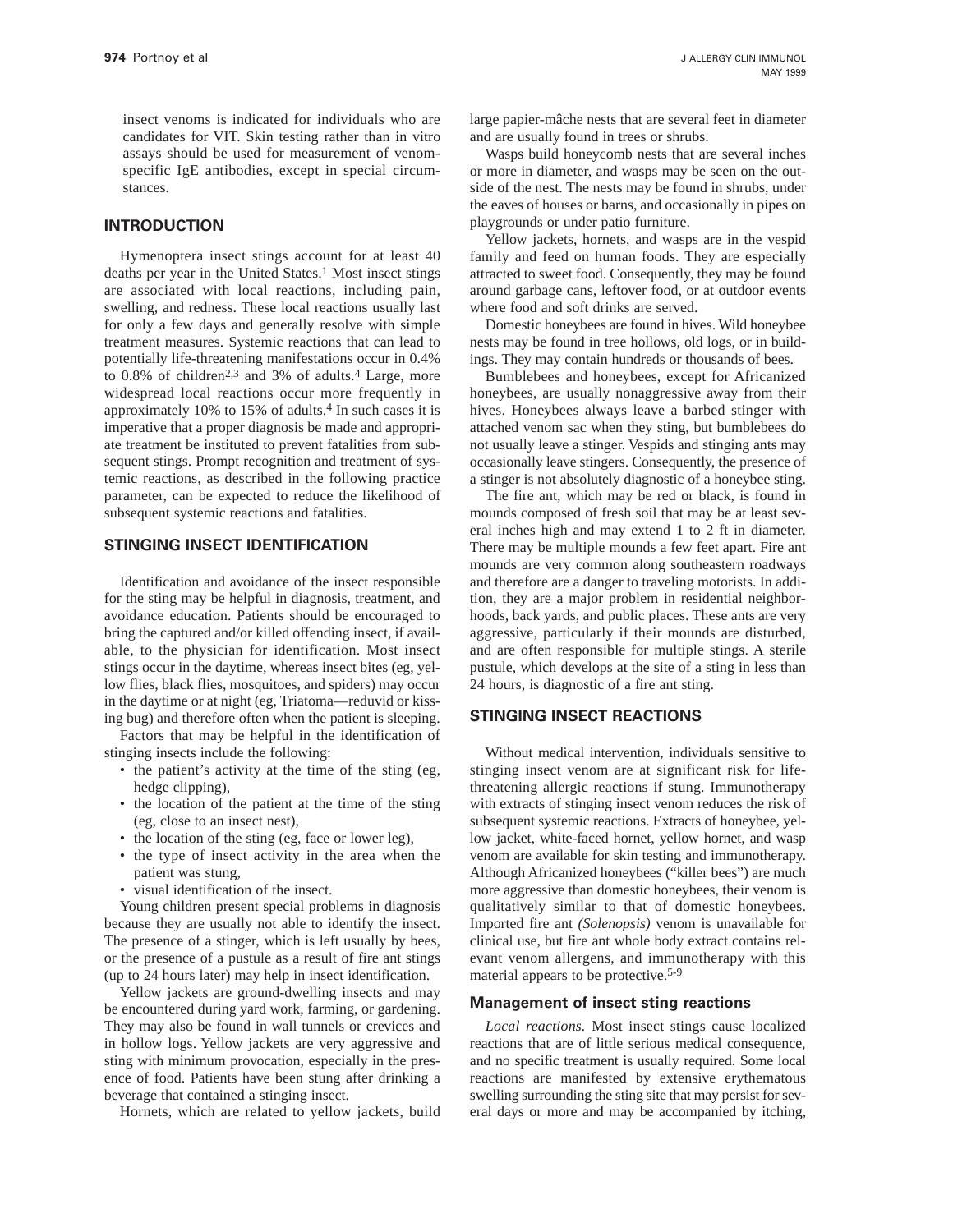pain, or both. Cold compresses may help to reduce local pain and swelling. Oral antihistamines and oral analgesics may also help reduce the pain or itching associated with cutaneous reactions. Some physicians use topical or oral corticosteroids for particularly severe symptoms, although this is controversial. Because the swelling is caused by mediator release and not by infection, antibiotics are not required unless there is evidence of secondary infection.

Fire ant stings typically cause a pustule 24 hours after the sting. The material in the pustule is necrotic tissue and is not caused by infection at the site of the sting. The vesicle should be left intact, but if it is accidentally opened, it should be cleansed with soap and water to prevent secondary infection. Although secondary infection is the most common complication of fire ant stings, most reactions do not develop secondary infection and, in the absence of infection, do not require antibiotic therapy.9

*Systemic reactions.* Systemic reactions include a spectrum of manifestations ranging from cutaneous responses (eg, urticaria and angioedema) to life-threatening reactions manifested by bronchospasm, obstructive edema of the upper airway, and hypotensive shock.

Treatment of anaphylactic reactions caused by insect stings is the same as the treatment of anaphylaxis as a result of other causes. The reader is referred to the practice parameter entitled "The Diagnosis and Management of Anaphylaxis."10 If a stinger is present, the suspected insect is usually a honeybee. The stinger should be removed as quickly as possible. Removal usually can be accomplished by simply flicking or scraping the stinger away with a fingernail. Grasping the venom sac with the fingers and pulling it out may result in injection of additional venom and should be avoided.

Toxic reactions may occur after multiple simultaneous stings and may be clinically indistinguishable from allergic reactions. Venom components can produce physiologic effects that mimic those produced when mediators are released during the course of allergic reactions. Although unusual, reactions such as serum sickness, vasculitis, neuritis, encephalitis, and nephrosis have been reported after insect stings.

### **PREVENTIVE MANAGEMENT**

Preventive measures against insect stings should be instituted for individuals allergic to the venom of stinging insects. This requires educating such patients about practical measures for avoidance of insect stings. Avoidance measures to reduce the likelihood of insect stings include the following:

- Have known or suspected nests in the immediate vicinity of the patient's home exterminated by trained professionals; periodic evaluation by experts regarding the existence of nests should be considered.
- Avoid wearing brightly colored clothing or flowery prints, as well as strongly scented lotions that may attract insects.
- Do not walk outside without shoes other than sandals. Walking in socks can be dangerous also.
- Be cautious near bushes, eaves, and attics and avoid garbage containers and picnic areas.
- Keep insecticides readily available that can be used to kill stinging insects from a distance if necessary. Stinging insects are not affected by insect repellants.
- Wear long pants, long-sleeved shirts, socks, shoes, head covering, and work gloves when working outdoors.
- Be cautious when eating or drinking outdoors or in situations outdoors where food and beverages are being served.

# **IMMEDIATE TREATMENT**

Epinephrine is the drug of choice for the treatment of anaphylaxis. Patients allergic to insect venom should carry epinephrine for self-administration in case of a sting. EpiPen (0.30 mg epinephrine) and EpiPen Jr (0.15 mg of epinephrine) are spring-actuated autoinjectors. Ana-Kit and Ana-Guard provide a syringe loaded with 2 doses of 0.3 mg of epinephrine. Although the latter 2 kits require self-injection, they also permit the administration of fractional, as well as multiple, doses. Patients and parents of children who have experienced a systemic reaction to an insect sting should be taught how to selfadminister epinephrine and under what circumstances this should be done. Patients allergic to insect venom who are stung and who also have cardiovascular disease should receive epinephrine in the event of a life-threatening sting reaction despite concern about epinephrine's cardiac effects because the benefit clearly outweighs the risk in a life-threatening situation.

# **CONSULTATION WITH AN ALLERGIST/ IMMUNOLOGIST**

Consultation with an allergist/immunologist for evaluation and possible skin or in vitro testing for stinging insect hypersensitivity is appropriate for any patient who has had a systemic reaction to an insect sting.11-13 A diagnosis of stinging insect hypersensitivity is based on a history of a systemic reaction after a sting supported by the demonstration of specific IgE antibodies to insect venom, usually by immediate hypersensitivity skin testing but occasionally by in vitro assay.

# **Indications for referral to an allergist/ immunologist**

Referral to an allergist/immunologist who has had training and experience in the diagnosis and treatment of, as well as patient education regarding, stinging insect hypersensitivity should be considered for patients who:

- have experienced a systemic reaction to an insect sting;
- have experienced anaphylaxis, and an insect sting was a possible cause;
- need education regarding stinging insect avoidance or emergency treatment;
- may be candidates for VIT;
- have a coexisting situation that may complicate treat-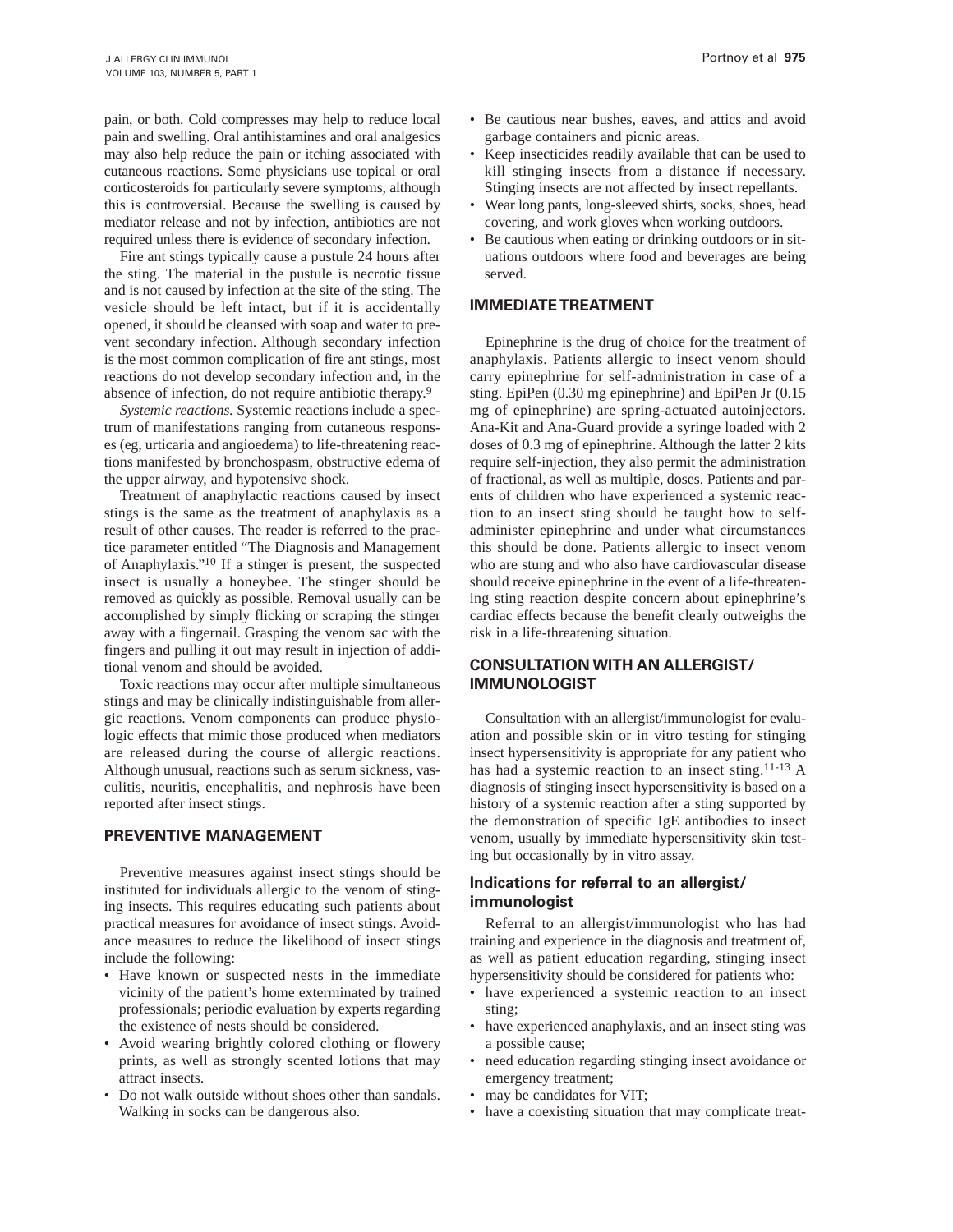ment of anaphylaxis (eg, taking β-blockers, hypertension, cardiac arrhythmias); or

• request an allergy/immunology consultation.

# **IMMEDIATE HYPERSENSITIVITY TESTING Skin testing**

Skin testing is usually performed by using prick and intracutaneous techniques.14-16 Prick tests are usually performed before intracutaneous tests. Initial intracutaneous tests use a concentration in the range of 0.001 to 0.01 µg/mL. If intracutaneous test responses at these concentrations are negative, the test dose is increased by 10-fold increments until a positive skin test response occurs up to a maximum concentration of 1.0 µg/mL. Approximately 0.02 to 0.03 mL (amount sufficient to raise a small bleb) is injected very superficially on the upper arm or flexure aspect of the forearm. Positive and negative controls also should be done at this time. It is generally believed that a positive skin test response at a concentration less than 1.0 µg/mL demonstrates the presence of specific IgE antibodies and does not represent a nonspecific irritant reaction. It has been suggested that the  $1.0 \mu g/mL$ venom concentration may produce an irritant reaction in some patients, and it is therefore recommended that caution be used in attributing a positive skin test response at this concentration to the presence of IgE antibody to venom.16 On the other hand, there is an increasing amount of data to support the clinical significance of a positive skin test response at this concentration.14,15 Interpretation of skin test results always requires correlation with the patient's history. Therefore in patients who have a positive history of stinging insect hypersensitivity, skin tests with a concentration of 1.0 µg/mL are recommended if skin test responses at lower concentrations are negative. Other experts recommend that skin testing be performed with a concentration of 1.0  $\mu$ g/mL if weaker concentrations produce a negative response and believe that a positive skin test response at this concentration demonstrates the presence of venom-specific IgE antibodies.14,15 There are patients who have severe systemic reactions after an insect sting who have barely detectable venom IgE levels as determined by skin tests or RAST. A substantial number of such patients may have skin test responses that are negative at 0.1  $\mu$ g/mL but that are positive at 1.0  $\mu$ g/mL.<sup>4</sup> In addition, there may be patients who have negative skin test responses at 1.0 µg/mL who have a positive RAST result for venomspecific IgE. An accelerated method of performing venom skin testing has been suggested.17 There have been occasional reports of individuals who have experienced anaphylaxis to an insect sting who have had negative skin test responses for stinging insect venom but positive venom-specific IgE antibodies demonstrated by RAST. Therefore it may be reasonable to consider RAST testing for those rare patients who have a convincing history of anaphylaxis after an insect sting and who have negative skin test responses before concluding that VIT is not necessary. With rare exceptions, in vitro testing for venom-specific IgE is not a substitute for skin testing in making a diagnosis of stinging insect hypersensitivity. In addition, even a negative skin test response does not fully exclude the possibility of an anaphylactic reaction to a sting because such occurrences have been reported. It is not clear in these patients whether a non-IgE mechanism is responsible (eg, mastocytosis) or whether there is simply an inability to detect a trace (but

clinically active) level of venom-specific antibodies. Because the insect that caused the sting often cannot be identified, testing is usually done with all of the commercially available venom extracts. Venoms may contain shared antigenic components. Cross-sensitization and immunologic cross-reactivity have been demonstrated between hornet and yellow jacket venoms (vespids), are less likely to occur between vespid and wasp venoms, and are very unlikely to occur between honeybee and the vespid venoms.18-23

#### **Skin testing for fire ant hypersensitivity**

Imported fire ant whole body extract is the only reagent currently available for diagnostic testing in patients with suspected fire ant hypersensitivity. If screening prick test responses are negative, intracutaneous testing should be performed, with initial concentrations of approximately 1  $\times$  10<sup>-6</sup> wt/vol. Intracutaneous skin test concentration should be increased by increments until a positive response is elicited or a maximum concentration of  $1 \times$  $10^{-3}$  or  $2 \times 10^{-3}$  wt/vol is reached.<sup>5,9,12</sup>

Limited cross-reactivity exists between the antigens in fire ant venom and the antigens in venoms of other Hymenoptera.23,24 If the patient is able to positively identify fire ant as the stinging insect, testing with other stinging insect venoms is not required. The presence of a pustule at the sting site at 24 hours after the sting is diagnostic of a fire ant sting. This type of reaction should be looked for carefully, especially if the sting occurred in an area where fire ant mounds have been sighted.

#### **In vitro testing**

In vitro testing can also be used for detection of venom-specific IgE antibodies in those individuals who cannot undergo skin testing. This includes patients with dermographism or severe skin disease. Generally, in vitro testing is less sensitive, being positive in only 80% of individuals who have positive venom skin test responses. Skin testing is therefore generally the preferred testing method.

## **IMMUNOTHERAPY FOR BEES AND VESPIDS**

VIT has proven to be an extremely effective form of treatment for individuals at risk of insect sting anaphylaxis. VIT has been shown to reduce the risk of a subsequent systemic sting reaction to less than 3% compared with the risk of such reactions in untreated patients, which may be as high as 60%.14,25,26 Moreover, those patients receiving VIT who experience systemic reactions after an insect sting generally have milder reactions.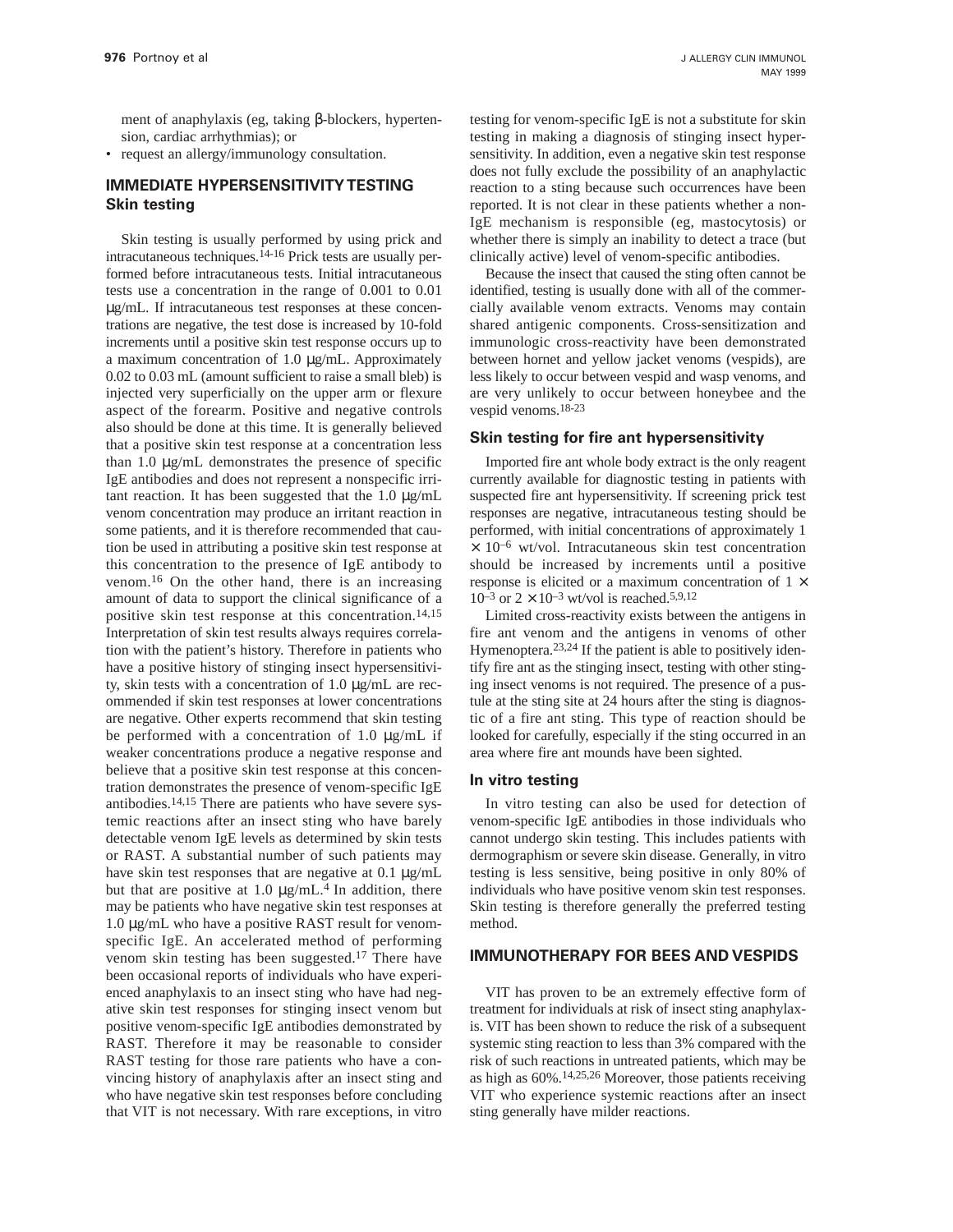# **Criteria for immunotherapy**

Clinical studies have demonstrated that VIT effectively prevents systemic reactions in patients sensitive to stinging insect venom 97% of the time. Because the incidence of mortality and morbidity from insect stings is unknown, the impact of VIT is impossible to fully document. Even so, patients who have had a systemic reaction from an insect sting and are found to have venom-specific IgE should generally be started on VIT. The goals of VIT are to (1) prevent life-threatening reactions and (2) alleviate anxiety related to insect stings.

# **Cardiorespiratory reactions**

Cardiac and respiratory symptoms of anaphylaxis are of greatest concern and are potentially life-threatening. The most common cardiovascular reaction is hypotension, which is usually associated with tachycardia. Such reactions may be difficult to distinguish from vasovagal reactions. Bradycardia may be a distinguishing aspect of vasovagal reactions but can occur rarely in anaphylaxis. Hypertension may also occur, presumably from release of endogenous sympathomimetic amines. Dyspnea may result from bronchospasm or from upper airway obstruction caused by mucosal edema. Adults and children who have had these reactions are at greatest risk for similar life-threatening reactions after subsequent stings. Therefore VIT is recommended for individuals with a history of these manifestations and the presence of venomspecific IgE.

#### **Cutaneous reactions**

Cutaneous systemic reactions consist of urticaria and occasionally angioedema or flushing associated with pruritis, which can be profound. Prospective studies have shown that patients 16 years of age and younger who have experienced cutaneous systemic reactions without other manifestations, have a 10% chance of having a systemic reaction if re-stung. If a systemic reaction does occur, it is likely to be limited to the skin.13,27 Therefore VIT is not generally necessary for patients 16 years of age and younger who have experienced only cutaneous systemic reactions. VIT is still an acceptable option in such patients if requested by the patient's parents or if the child is likely to experience frequent or multiple stings.

VIT is generally recommended for patients greater than 16 years of age with systemic reactions limited to the skin. Because recent studies have suggested that these patients are at low risk of subsequent systemic reactions, some feel that immunotherapy is optional in this group of patients, whereas others maintain that immunotherapy is indicated.11,26

# **Large local reactions**

Extreme swelling extending from the sting site, usually peaking at 48 to 72 hours after a sting, may be an IgEmediated "late-phase" reaction. VIT is not effective in reducing large local reactions with subsequent stings. The risk of a systemic reaction in patients with a history

of large local reactions is approximately 10%.28 Because the risk of a systemic reaction is relatively low in patients who have previously had large local reactions, VIT is not generally recommended in such patients. Providing injectable epinephrine for use if a subsequent systemic reaction occurs to patients who have a history of local reactions, even if large, is optional. This decision may be influenced by factors such as the potential risk of being stung, personal health issues such as the presence of cardiovascular disease, and individual preference.

## **Challenge stings**

Approximately 30% to 60% of patients with a history of anaphylaxis from an insect sting and a positive skin or in vitro test response for venom-specific IgE antibodies will experience a systemic reaction when re-stung. An intentional sting challenge has been recommended to better select those patients who need VIT.<sup>29,30</sup> Sting challenges, however, are neither reproducible nor without risk. About 20% of patients who do not react to a sting challenge will react after a second challenge. In addition, serious allergic reactions, such as anaphylaxis, have occurred from these challenges, necessitating intensive care treatment.

Thus the use of sting challenges remains controversial and is not considered a prerequisite for VIT in the United States.31 Patients treated with VIT occasionally request a sting challenge to demonstrate that they are protected against a systemic reaction. If undertaken, a sting challenge should be performed with all the precautions one would use if it were assumed the challenge would result in a life-threatening reaction.

#### **Selection of venoms for immunotherapy**

Identification of the stinging insect responsible for a reaction can be aided by the geographic locality, the circumstances of the sting, and the appearance and location of the insect and/or nest. Conclusive data on which venoms to include for immunotherapy is not available. In the opinion of some authors, if the insect that caused the reaction can be clearly identified, the extract used for VIT need only contain that insect venom, despite positive skin or in vitro test responses for other stinging insects.11,26 Other authors recommend that the extract contain venoms from all insects for which positive test responses were obtained.14,25

#### **Immunotherapy for fire ant venom**

Compared with other stinging insects, less is known about the natural history of fire ant hypersensitivity and the effectiveness of immunotherapy.<sup>8,9</sup> Fire ant whole body extract has been shown to contain relevant venom allergens and appears to be protective.5,6,24,32-34 The relative efficacy of fire ant venom and whole body extract in the treatment of fire ant allergy has not been determined. The current criteria for starting immunotherapy for fire ants are similar to those for other Hymenoptera (ie, history of a systemic reaction and demonstration of fire ant antigen–specific IgE antibodies by skin or in vitro testing). Controversy exists regarding the management of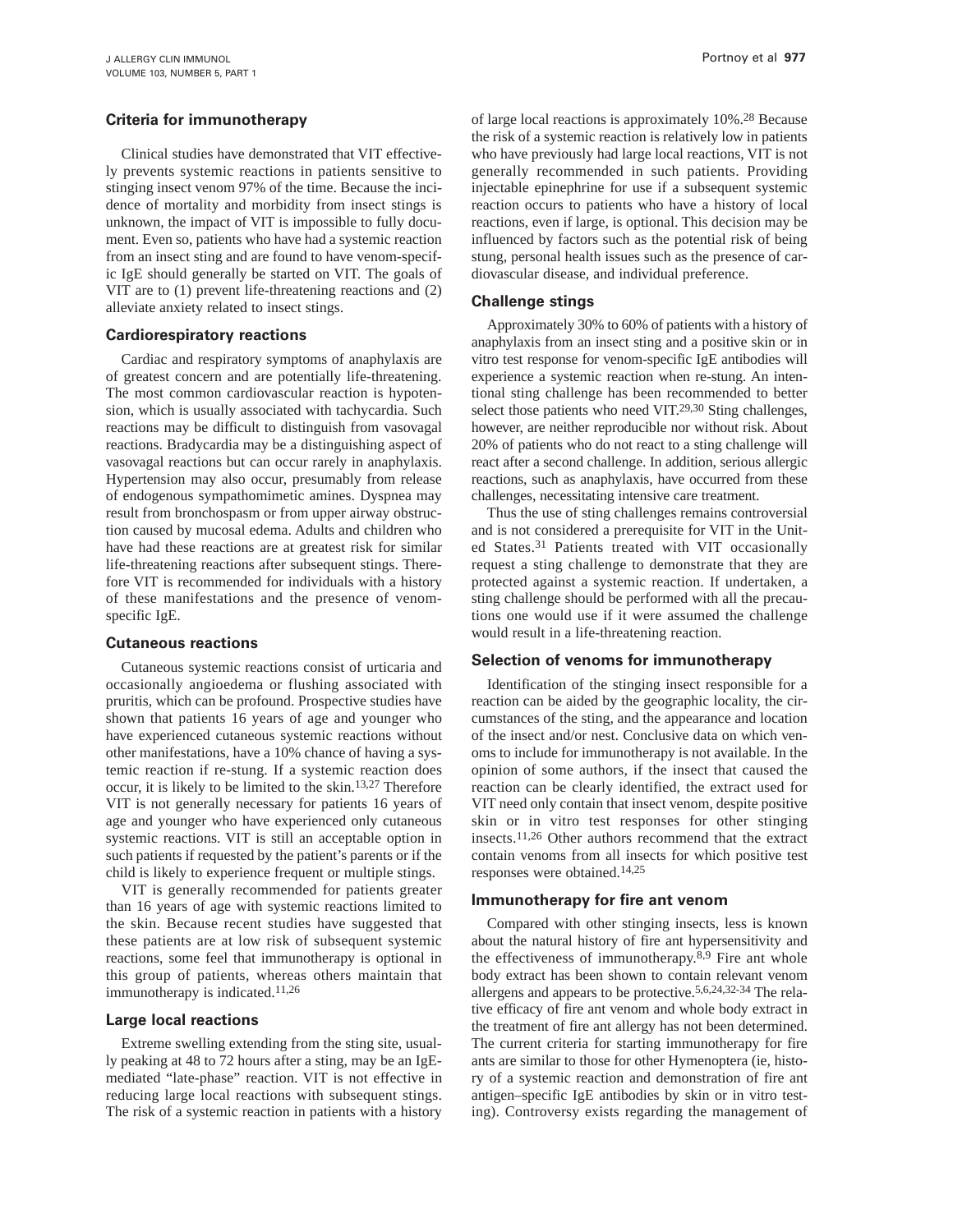children who have systemic reactions that are confined to the skin. There has been no study that clearly demonstrates the relative risk of a systemic reaction in such a patient after subsequent stings. However, there is a great risk of fire ant re-stings in endemic areas.35 Nevertheless, although the majority of allergists in fire ant–endemic areas do not routinely recommend immunotherapy for children who have had only generalized cutaneous reactions,36 many do. Thus immunotherapy in these children is considered to be optional at the present time.

## **Dosage schedules for VIT**

VIT injections are administered generally at weekly intervals, beginning with 0.1 to 0.5 µg and increasing to a maintenance dose of up to 100 µg per insect. There is some controversy about the optimum maintenance dose. The original studies suggested 100 µg as the maintenance dose.25 Other authors have used the 50-µg dose successfully, whereas some feel that this dose offers a lesser degree of protection.26,37

The interval between maintenance dose injections is usually increased to 4-week intervals during the first year and eventually to every 6 to 8 weeks during subsequent years.38 More accelerated schedules for VIT have been published and may be used successfully.39-42

The dosage schedule for fire ant immunotherapy is less well defined in terms of rapidity of buildup. However, most authors recommend a weekly buildup schedule until a maintenance dose is reached, and the interval between doses may then be increased. Most experts have recommended a maintenance dose of 0.5 mL of a 1:100 wt/vol extract, although there are some recommendations for a dose as high as 0.5 mL of a 1:10 wt/vol extract.5,6,8,9 A recent survey of practicing allergists found that 0.5 mL of a 1:100 wt/vol extract is the most widely prescribed maintenance dose.36 The use of higher doses for VIT may need to be given on an individual basis.

Safety considerations related to administration of VIT injections are generally the same as those for other forms of allergen immunotherapy. The major risk of VIT, as with other types of allergen immunotherapy, is anaphylaxis. One study reported that the incidence of systemic reactions from VIT was 12%, although this incidence is much higher than the general experience of most allergists.43

Patients who are taking β-adrenergic blocking agents and/or ACE inhibitors (see parameters on anaphylaxis) may be at greater risk if they experience an allergic reaction.44,45 In addition, there are data to indicate that patients receiving ACE inhibitors may be at increased risk for development of anaphylaxis, as well as being more refractory to treatment with epinephrine if anaphylaxis develops.46,47 Therefore patients who have stinging insect hypersensitivity should not be prescribed β-adrenergic blocking agents or ACE inhibitors unless absolutely necessary. If the patient who has stinging insect hypersensitivity cannot discontinue these medications, VIT should still be given, although with greater caution.

Serum sickness has occurred after insect stings, usual-

ly after an acute systemic reaction.48,49 In such patients recurrence of serum sickness has not been observed after initiation of immunotherapy, although these patients are subsequently at greater risk of anaphylaxis after restings.50 Immunotherapy has been effective in this group of patients.

#### **Duration of VIT**

Guidelines for discontinuation of VIT are evolving.<sup>51</sup> Whereas the package insert for the venom extract product recommends that VIT be continued indefinitely, a fall in serum venom-specific IgE antibodies to insignificant levels or conversion to a negative skin test response have been used as criteria for discontinuing treatment. However, an increasing body of evidence suggests that despite the persistence of a positive skin test response, 80% to 90% of patients will not have a systemic reaction to an insect sting if VIT is stopped after 3 to 5 years.11,52,54 However, patients with a history of severe anaphylaxis who continue to have positive skin test responses after 3 to 5 years of immunotherapy still may be at increased risk for a systemic reaction if VIT is stopped. Furthermore, despite negative RAST and/or skin test responses, some patients will ultimately experience a systemic reaction to a subsequent sting.55 For these reasons, some experts recommend continuation of immunotherapy indefinitely in such patients as long as skin test responses remain positive.56,57 Occasionally, because of anxiety, patients whose skin test responses become negative will wish to remain on immunotherapy, although the need for continued treatment is doubtful.

The optimal duration of imported fire ant immunotherapy has not been clearly established because of limited data. In one study of 17 patients, fire ant immunotherapy was discontinued after 2 to 19 years of treatment.<sup>58</sup> All patients were re-tested for specific IgE antibodies before and after being re-stung 3 months later. Thirteen of 17 (76%) had positive skin test responses after being restung, although 10 of these 13 had negative skin test responses for specific IgE antibodies at the time of discontinuing immunotherapy. Only 1 of the 17 had a systemic reaction when re-stung. This suggests that skin reactivity is a poor indicator of the risk for a systemic reaction to a fire ant sting after fire ant immunotherapy.

A recent survey of allergists indicated a great deal of variation in recommendations regarding duration of immunotherapy for fire ants.36 Some allergists recommend indefinite treatment. Most allergists consider stopping immunotherapy after a specified period (usually 4 to 5 years), either empirically or only when skin test responses become negative. Until further data are available, a definitive recommendation about duration of immunotherapy for fire ants cannot be made.

#### **SUMMARY**

Stinging insect hypersensitivity is a potentially lifethreatening condition. Management should include education related to avoiding subsequent stings, provision of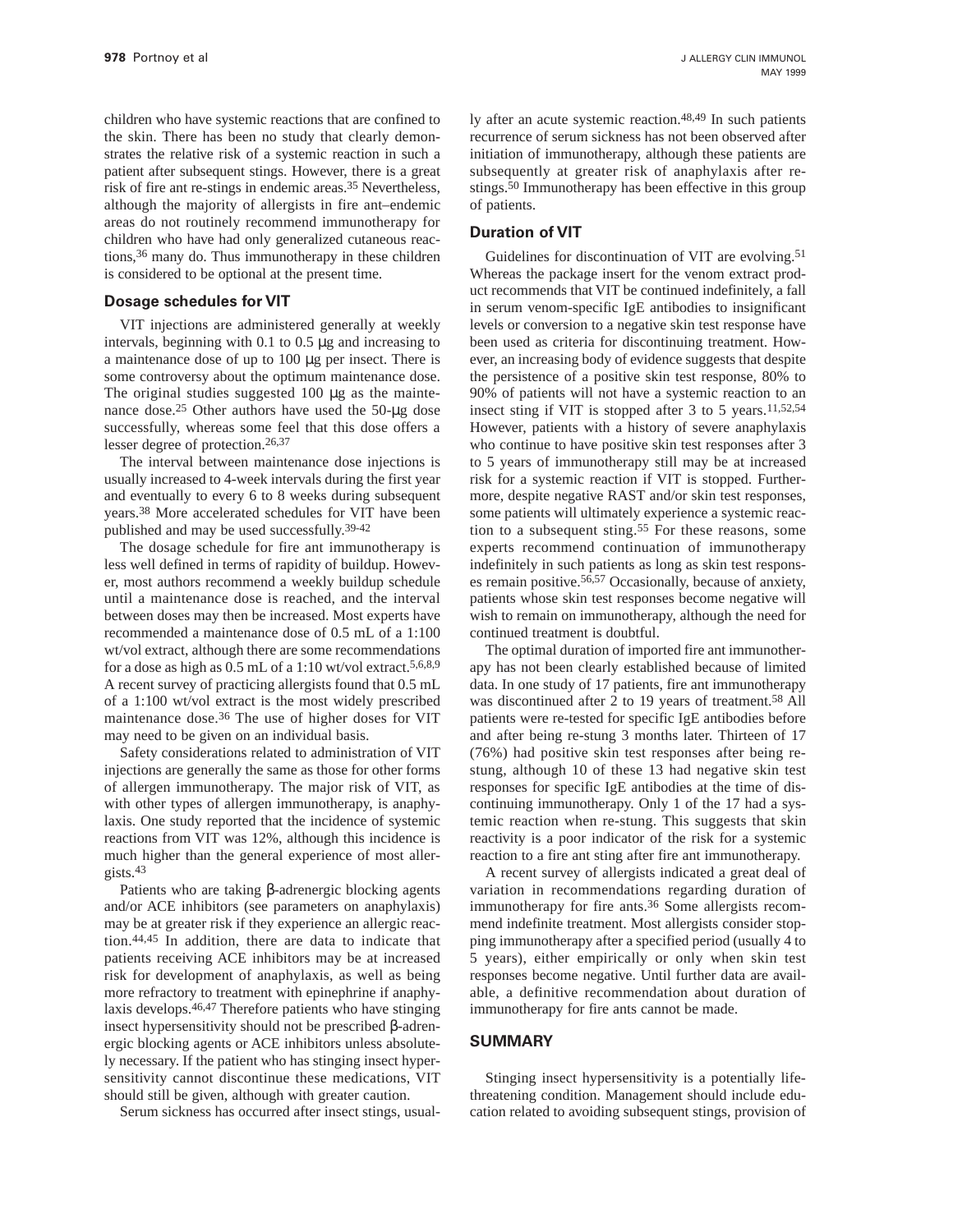self-injectable epinephrine, and immunotherapy. Demonstration of venom-specific IgE should be done by skin or in vitro tests, and when test responses are positive, immunotherapy should be considered. VIT (or immunotherapy with whole body extract in the case of fire ants) should be provided to patients 16 years of age and younger who have experienced a systemic reaction involving more than the skin and any patient over 16 years of age who has had a systemic reaction. Once begun, VIT should be continued for at least 3 to 5 years. The appropriate duration of immunotherapy for fire ant hypersensitivity has not been conclusively demonstrated.

#### **REFERENCES**

- 1. Golden D. Epidemiology of allergy to insect venoms and stings. Allergy Proc 1989;16:103-7
- 2. Settipane G, Boyd G. Prevalence of bee sting allergy in 4,992 Boy Scouts. Acta Allergol 1970;25:292-3.
- 3. Chaffee F. The prevalence of bee sting allergy in an allergic population. Acta Allergol 1970;25:292-3.
- 4. Golden DBK, Marsh DG, Kagey-Sobotka A, et al. Epidemiology of insect allergy. JAMA 1989;262:240-4.
- 5. Triplett R. Sensitivity to the imported fire ant: successful treatment with immunotherapy. South Med J 1973;66:477-80.
- 6. Freeman T, Hylander R, Ortiz A, Martin M. Imported fire ant immunotherapy: effectiveness of whole body extracts. J Allergy Clin Immunol 1992;90:210-5.
- 7. Hoffman D, Jacobson R, Schmidt M, Smith A. Allergens in Hymenoptera venoms, XXIII. Venom content of imported fire ant whole body extracts. Ann Allergy 1991;66:29-31.
- 8. Stafford C. Hypersensitivity to fire ant venom. Ann Allergy 1996;77:87- 99.
- 9. deShazo R, Butcher B, Barber W. Reactions to stings of the imported fire ant. N Engl J Med 1990;323:463-6.
- 10. Nicklas RA, Bernstein IL, Li JT, Lee RE, Spector SL, Dykewicz MS, et al (editors). The diagnosis and management of anaphylaxis. J Allergy Clin Immunol 1998;101(Suppl):S465-528.
- 11. Reisman R. Insect stings. N Engl J Med 1994;331:523-7.
- 12. Valentine M. Allergy to the stinging insects. Ann Allergy 1993;70:427- 32.
- 13. Valentine M, Schuberth K, Kagey-Sobotka A. The value of immunotherapy with venom in children with allergy to insect stings. N Engl J Med 1991;323:1601-3.
- 14. Valentine M. Insect venom allergy: diagnosis and treatment. J Allergy Clin Immunol 1984;73:299-304.
- 15. Hunt K, Valentine M, Sobotka A, Liechtenstein L. Diagnosis of allergy to stinging insects by skin testing with Hymenoptera venoms. Ann Intern Med 1976;85:56-9.
- 16. Georgitis J, Reisman R. Venom skin tests in insect-allergic and insectnonallergic populations. J Allergy Clin Immunol 1985;76:803-7.
- 17. Yocum M, Gosselin V, Yunginger J. Safety and efficacy of an accelerated method for venom skin testing. J Allergy Clin Immunol 1996;97:1424-5.
- 18. King T, Joslyn A, Kochoumian L. Antigenic cross-reactivity of venom proteins from hornets, wasps, and yellow jackets. J Allergy Clin Immunol 1985;75:651-8.
- 19. Reisman R, Muller U, Wypych J, Elliott W, Arbesman C. Comparison of the allergenicity and antigenicity of yellow jacket and hornet venoms. J Allergy Clin Immunol 1982;69:268-74.
- 20. Reisman R, Wypych J, Muller U, Grant J. Comparison of the allergenicity and antigenicity of Polistes venom and other vespid venoms. J Allergy Clin Immunol 1982;70:281-7.
- 21. Reisman R, Muller U, Wypych J, Lazell M. Studies of coexisting honeybee and vespid-venom sensitivity. J Allergy Clin Immunol 1984;73:246- 52.
- 22. Hoffman D. Allergies in Hymenoptera venom. XXV. The amino acid sequence of antigen 5 molecules. The structural basis of antigenic crossreactivity. J Allergy Clin Immunol 1993;92:707-16.
- 23. Hoffman D, Dove D, Moffitt J, Stafford. Allergens in Hymenoptera venom

XXI. Cross reactivity and multiple reactivity between fire ant venom and bee and wasp venoms. J Allergy Clin Immunol 1988;92:828-34.

- 24. Rhoades R, Schafer W, Newman M. Hypersensitivity to the imported fire ant in Florida: report of 104 cases. J Fla Med Assoc 1977;64:247-54.
- 25. Hunt K, Valentine M, Sobotka A. A controlled trial of immunotherapy in insect hypersensitivity. N Engl J Med 1978;299:156-61.
- 26. Reisman R, Livingston A. Venom immunotherapy: 10 years of experience with administration of single venoms and 50 micrograms maintenance dose. J Allergy Clin Immunol 1992;89:1189-95.
- 27. Valentine M, Schuberth K, Kagey-Sobotka A. The value of immunotherapy with venom in children with allergy to insect stings. N Engl J Med 1990;323:161-3.
- 28. Mauriello P, Barde S, Georgitis J, Reisman R. Natural history of large local reactions from stinging insects. J Allergy Clin Immunol 1984;74:494-8.
- 29. Blaauw P, Smithuis L. An evaluation of the common diagnostic methods of hypersensitivity for bee and yellow jacket venom by means of an inhospital sting. J Allergy Clin Immunol 1984;75:66.
- 30. Van der Linden P, Struyvenberg A, Kraaijenhagen R. Anaphylactic shock after insect-sting challenge in 138 persons with a previous insect-sting reaction. Ann Intern Med 1993;118:161.
- 31. Valentine M. Insect-sting anaphylaxis. Ann Intern Med 1993;118:225.
- 32. Strom GJ, Boswell R, Jacobs R. In vivo and in vitro comparison of fire ant venom and fire ant whole body extract. J Allergy Clin Immunol 1983;46:46-53.
- 33. Hannan C, Stafford C, Rhoades R, et al. Seasonal variation in antigens of the imported fire ant. J Allergy Clin Immunol 1986;78:331-6.
- 34. Butcher B, deShazo R, Ortiz A, Reed M. RAST-inhibition studies of the imported fire ant, Solenopsis invicta, with whole body extracts and venom preparations. J Allergy Clin Immunol 1988;81:1096-100.
- 35. Tracy J, Demain J, Quinn J, Hoffman D, Goetz I, Freeman J. The natural history of exposure to the imported fire ant (Solenopsis Invicta). J Allergy Clin Immunol 1985;824-28.
- 36. Moffitt J, Barker J, Stafford C. Management of imported fire ant allergy: results of a survey. Ann Allergy 1997;79:125-30.
- 37. Golden D, Kagey-Sobotka A,Valentine M. Dose dependence of Hymenoptera venom immunotherapy. J Allergy Clin Immunol 1981;67:370-4.
- 38. Golden D, Valentine M, Kagey-Sobotka A. Prolonged maintenance interval in Hymenoptera venom immunotherapy. J Allergy Clin Immunol 1981;67:482-4.
- 39. Golden D, Valentine M, Kagey-Sobotka A, Lichtenstein L. Regimens of Hymenoptera venom immunotherapy. Ann Intern Med 1980;92:620-4.
- 40. Bousquet J, Knani J, Velasquez G, Menardo J, Guilox L, Michel F. Evolution of sensitivity to Hymenoptera venom in 200 allergic patients followed for up to three years. J Allergy Clin Immunol 1989;84:944-50.
- 41. Bernstein D, Mittman R, Kagen S, Korbee L, Enrione M, Bernstein I. Clinical and immunologic studies of rapid venom immunotherapy in Hymenoptera-sensitive patients. J Allergy Clin Immunol 1989;84:951- 9.
- 42. Birnbaum J, Charpin D, Vervloet D. Rapid Hymenoptera venom immunotherapy comparative safety of three protocols. Clin Exp Allergy 1993;23:226-30.
- 43. Lockey R, Turkeltaub P, Olive E. The Hymenoptera venom study III. Safety of venom immunotherapy. J Allergy Clin Immunol 1990;86:775- 80.
- 44. Hepner M, Ownby D, Anderson J. Risk of severe reactions in patients taking beta blocker drugs receiving allergen immunotherapy injections. J Allergy Clin Immunol 1990;86:407-11.
- 45. Toogood J. Risk of anaphylaxis in patients receiving beta-blocker drug. J Allergy Clin Immunol 1988;81:1-5.
- 46. Simon P, Potier J, Thebaud HE. Risk factors for acute hypersensitivity reactions in hemodialysis. Nephrologie 1996;17:163-70.
- 47. Hermann K, Ring J. The renin-angiotensin system in patients with repeated anaphylactic reactions during Hymenoptera venom hyposensitization and sting challenge. Int Arch Allergy Immunol 1997;112:251-6.
- 48. Light W, Reisman R, Shimizu M. Unusual reactions following insect stings. J Allergy Clin Immunol 1977;59:391-7.
- 49. Lichtenstein LM, Golden DBK. The problem patient; Postscript to bee stings: delayed serum sickness. Hosp Pract 1983;18:36-46.
- 50. Reisman R, Livingston A. Late onset reactions including serum sickness following insect stings. J Allergy Clin Immunol 1989;84:331-7.
- 51. Graft D, Golden D, Reisman R, Valentine M, Yunginger J. The discon-